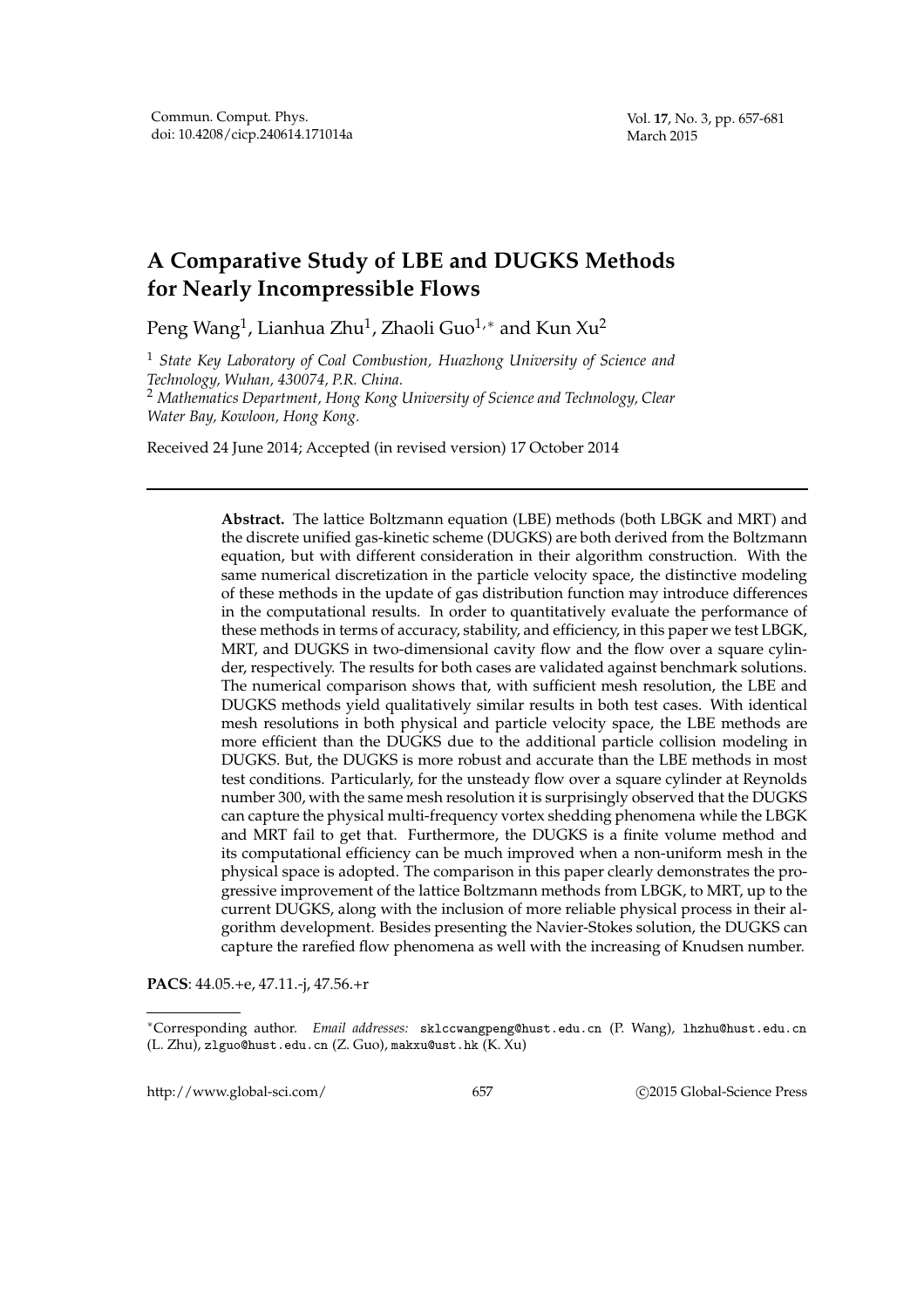**Key words**: Lattice Boltzmann equation, discrete unified gas-kinetic scheme, numerical performance.

# **1 Introduction**

In recent years, the development of Boltzmann equation-based kinetic schemes has received particular attentions due to their distinctive modeling for flow simulations. The distinctive features in the kinetic methods include the following two aspects. Firstly, the Boltzmann equation provides a theoretical foundation for the hydrodynamic description from the underlying microscopic physics. Besides capturing the Navier-Stokes (NS) solutions, the kinetic methods can be used to study non-equilibrium flows in the transition regime. Secondly, the Boltzmann equation is a first-order integro-partial-differential equation with a linear advection term, while the Navier-Stokes equations are secondorder partial differential equations with a nonlinear advection term. The nonlinearity in the Boltzmann equation resides in its collision term, which is local. Therefore, the kinetic equation is more feasible to handle the discontinuities or unresolved flow regions. This feature may lead to some computational advantages for computational fluid dynamics (CFD) [1]. Due to the mesoscopic nature, kinetic methods are particularly appealing in modeling and simulating complex and non-equilibrium flows [2].

There have been a number of kinetic or mesoscopic methods, such as the lattice gas cellular automata (LGCA) [3], the lattice Boltzmann equation (LBE) [4], the gas-kinetic schemes (GKS) [5–7], and the smoothed particle hydrodynamics (SPH) [8]. Among these methods, the LBE and GKS methods are specifically designed for CFD. The kinetic nature of the LBE and GKS has led to many distinctive advantages that distinguish them from the classical CFD methods, and a variety of successful applications have been achieved [9–18]. Particularly, the lattice BGK (LBGK) [19, 20] model and multiple-relaxation-time (MRT) model, as two popular standard LBE methods, have been successfully applied and well-accepted for incompressible NS solutions [21, 22]. With the improved collision model, the MRT has overcome the apparent defects in the LBGK [22,23]. Besides the standard LBE [24], which can be viewed as a special finite-difference scheme for the discrete velocity Boltzmann equation (DVBE) using a regular lattice associated with the discrete velocities, the LBE methods have many other variants. The extended LBE, which solve the DVBE using general finite-difference [25, 26], finite-volume (FV) [27–30], or finiteelement methods [31], can release the close coupling of the mesh and discrete velocities. As a result, arbitrary meshes can be employed in these generalized LBE methods. However, the decoupling in the extended LBE also destroys the nice features of the standard LBE. For example, many of the existing FV-LBE methods suffer from large numerical dissipation and poor numerical stability [28, 29].

Recently, starting from the Boltzmann equation, a discrete unified gas-kinetic scheme (DUGKS) has been proposed for isothermal flow in all Knudsen regimes [7]. The DUGKS is a finite volume method, which combines the advantages of GKS in its flux modeling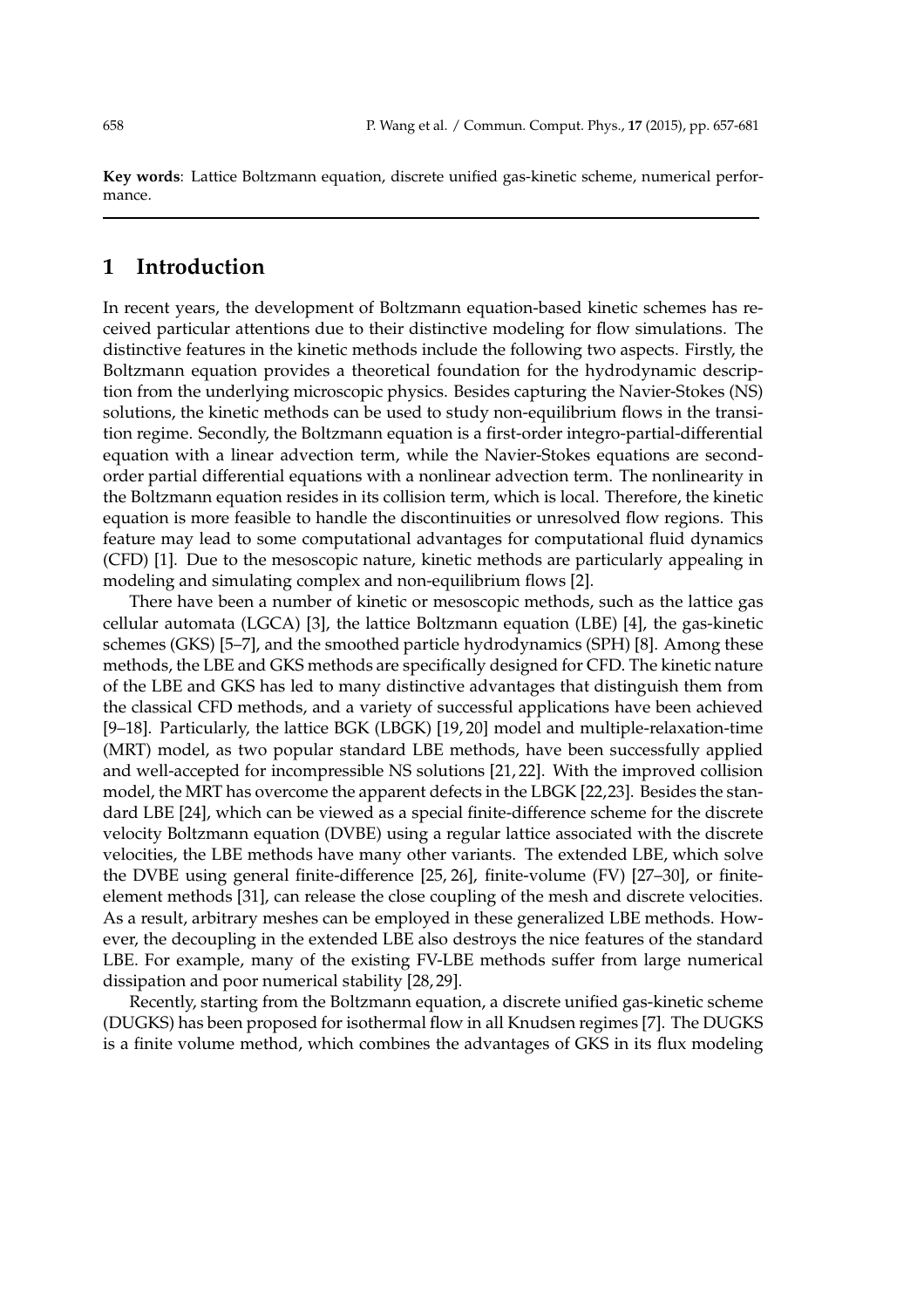and LBE in its expanded Maxwellian distribution function and discrete conservative collision operator. Furthermore, the DUGKS has the asymptotic preserve (AP) property in capturing both rarefied and NS solutions in the corresponding flow regime [6]. The detailed construction of DUGKS can be found in [7], and it will be introduced briefly in the next section as well.

Although sharing a common kinetic origin, there are distinctive features in the LBE and DUGKS methods. The standard LBE methods are finite difference schemes, while the DUGKS is a finite volume one. Both LBE and DUGKS methods evolve in discrete phase space (physical and particle velocity space) and discrete time. In the LBE methods, the phase space and time step are coupled due to the particle motion from one node to another one within a time step. The DUGKS has no such a restriction and the time step is fully determined by the Courant-Friedrichs-Lewy (CFL) condition. In addition, the streaming modeling in LBE makes it difficult to be extended to non-uniform mesh, while the DUGKS has no difference to use uniform or non-uniform mesh, even unstructured mesh. More importantly, there are distinctive modeling difference in LBE and DUGKS in the particle evolution process. The LBE separates the particle streaming and collision process in its algorithm development. But, the particle transport and collision are fully coupled in DUGKS. This dynamic difference determines the solution deviation in their flow simulations.

The present work is motivated to provide a thorough comparative study of the LBE and DUGKS methods for nearly incompressible flows. The standard LBGK and MRT methods are chosen as the corresponding LBE models. In order to present a fair comparison, we mostly choose the same phase space discretization, even though the DUGKS is not limited to such a mesh arrangement. Two test cases in the incompressible limit, i.e., the two-dimensional cavity flow and the laminar flow past a square cylinder, will be used for comparison.

The remaining part of this paper is organized as follows. We first make a brief introduction of the LBGK, MRT and DUGKS methods in Section 2. The detailed comparisons of these three methods in terms of accuracy, stability, and efficiency, are given in Section 3. Section 4 is the conclusion.

### **2 Numerical methods**

In this section, the LBGK, MRT and DUGKS will be introduced briefly first. More detailed descriptions can be found in the references. Among these three methods, both LBGK and DUGKS are based on the BGK model [32],

$$
\frac{\partial f}{\partial t} + \xi \cdot \nabla_x f = \Omega \equiv \frac{f^{eq} - f}{\tau},\tag{2.1}
$$

where  $f = f(x, \xi, t)$  is the particle distribution function with particle velocity  $\xi$  at position *x* and time *t*, and *f eq* is the Maxwellian equilibrium distribution function,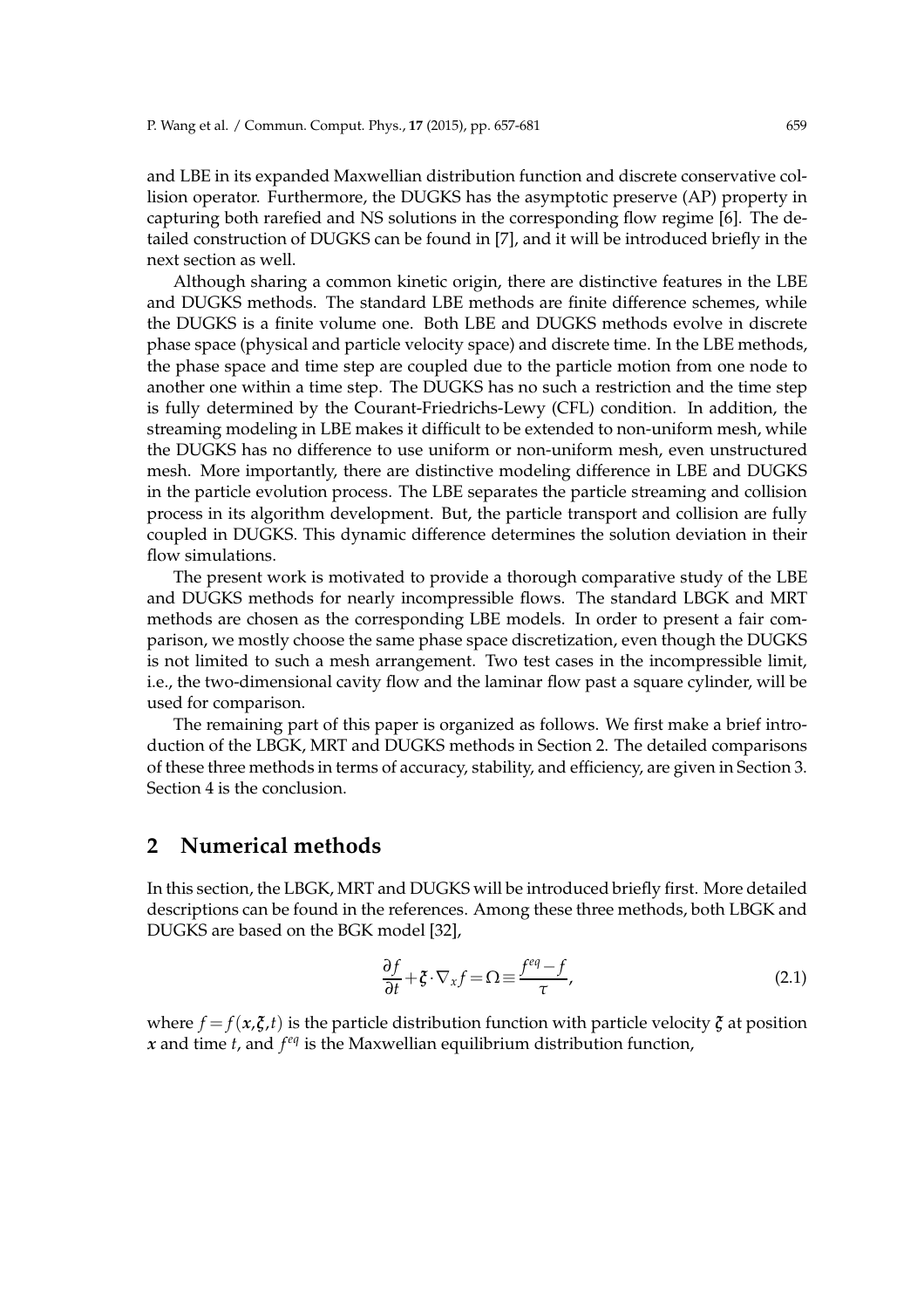660 P. Wang et al. / Commun. Comput. Phys., **17** (2015), pp. 657-681

$$
f^{eq} = \frac{\rho}{\left(2\pi RT\right)^{D/2}} \exp\left(-\frac{(\xi - u)^2}{2RT}\right),\tag{2.2}
$$

where *R* is the gas constant, *D* is the spatial dimension,  $\rho$  is the density,  $u$  is the fluid velocity and *T* is the temperature. For low Mach number flow, the Maxwellian distribution can be approximated by its Taylor expansion around zero particle velocity. As a result, the expanded discrete equilibrium distribution function becomes,

$$
f_i^{eq} = W_i \rho \left[ 1 + \frac{\xi_i \cdot u}{RT} + \frac{(\xi_i \cdot u)^2}{2(RT)^2} - \frac{|u|^2}{2RT} \right],
$$
 (2.3)

where  $f_i^{eq}\!=\!\omega_i f^{eq}(\boldsymbol{\xi}_i)$ ,  $\omega_i\!=\!W_i(2\pi RT_1)^{D/2}\!\exp(\frac{|\xi_i|^2}{2RT})$  $\frac{|G_i|^2}{2RT}$ ), and  $W_i$  is the weight coefficient corresponding to the particle velocity *ξi* . For isothermal and low speed flows, in each direction the three-point Gauss-Hermite quadrature is used to evaluate the moments, with the following discrete velocities and associated weights,

$$
\xi_{-1} = -\sqrt{3RT}, \quad \xi_0 = 0, \quad \xi_1 = \sqrt{3RT},
$$
  
\n
$$
W_0 = 2/3, \quad W_{\pm 1} = 1/6.
$$
\n(2.4)

In the simulations, the two-dimensional and nine velocity (D2Q9) model is employed in both DUGKS and LBE methods [19], which is generated using the tensor product method, and it can be written as

$$
\xi_{i} = \begin{cases}\n(0,0), & i=0, \\
(\cos[(i-1)\pi/2], \sin[(i-1)\pi/2])c, & i=1-4, \\
(\cos[(2i-9)\pi/4], \sin[(2i-9)\pi/4])\sqrt{2}c, & i=5-8,\n\end{cases}
$$
\n(2.5)

where  $c = \sqrt{3RT}$ , and the corresponding weight coefficients are  $W_0 = 4/9$ ,  $W_{1,2,3,4} = 1/9$ and  $W_{5,6,7,8} = 1/36$ .

Then, the discrete distribution function  $f_i(x,t) = \omega_i f(x,\xi_i,t)$  satisfies the following equation

$$
\frac{\partial f_i}{\partial t} + \zeta_i \cdot \nabla_x f_i = \Omega_i \equiv \frac{f_i^{eq} - f_i}{\tau}.
$$
\n(2.6)

The fluid density and velocity can be obtained from the discrete distribution functions,

$$
\rho = \sum_{i} f_i, \quad \rho u = \sum_{i} \xi_i f_i.
$$
\n(2.7)

### **2.1 The LBGK model**

By integrating Eq. (2.6) from *t* to  $t + \Delta t$  along the characteristic line and evaluating the collision effect by averaging the values at the beginning and end of the trajectory, the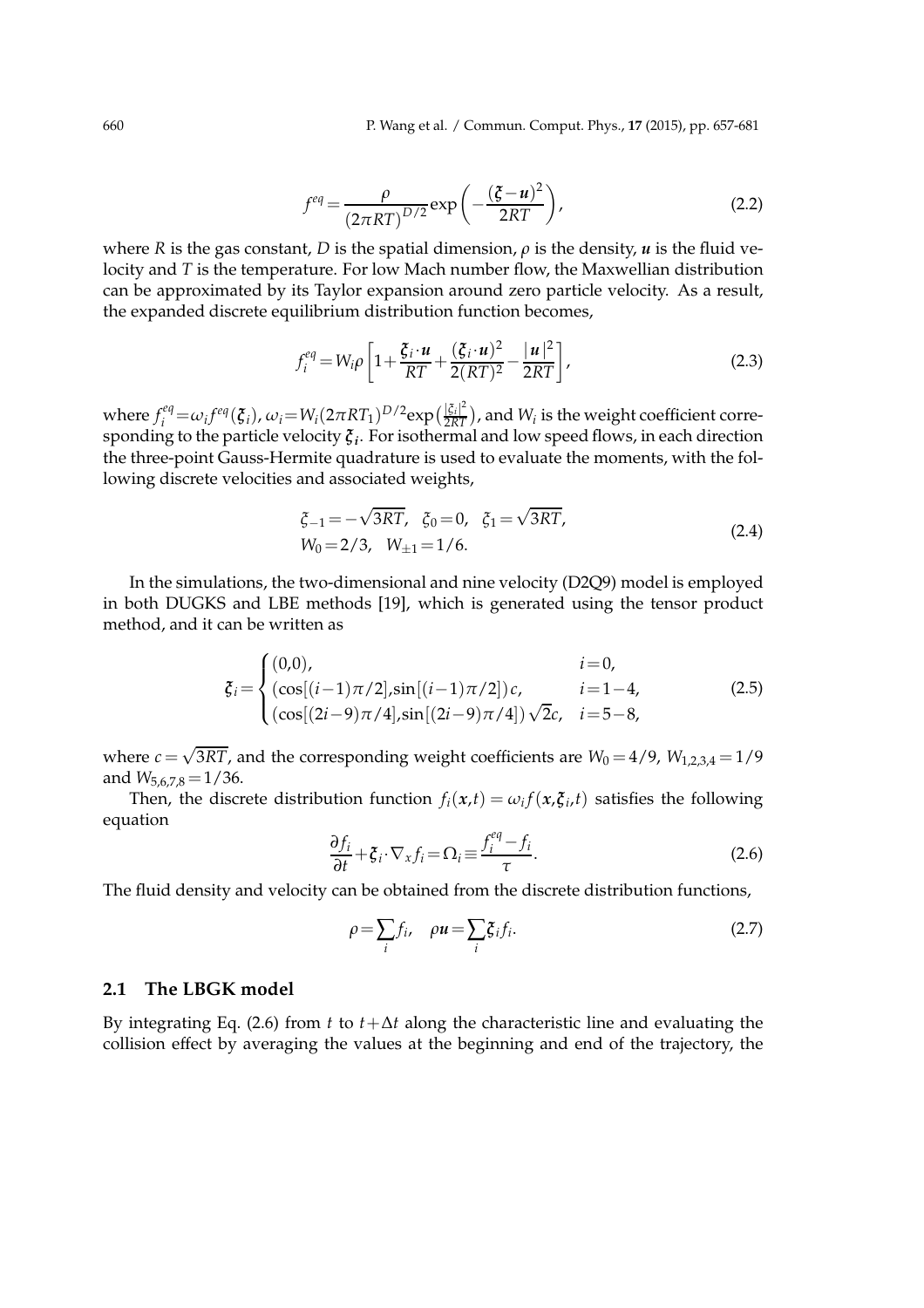evolution equation for the discrete distribution functions  $\tilde{f}_i$  of LBGK can be obtained,

$$
\tilde{f}_i(x_j+\xi_i\Delta t,t_n+\Delta t)-\tilde{f}_i(x_j,t_n)=-\frac{1}{\tau_v}(\tilde{f}_i(x_j,t)-f_i^{eq}(x_j,t)),\qquad(2.8)
$$

where  $\tau_v = \tau / \Delta t + 0.5$  is the dimensionless relaxation time, and

$$
\tilde{f}_i = f_i - \frac{\Delta t}{2} \Omega_i.
$$
\n(2.9)

In the standard lattice Boltzmann method, the space is discretized with a uniform cartesian grid (or lattice)  $\mathcal{L} \equiv \{x_i\}$ , the time step  $\Delta t$  is chosen according to the grid spacing such that a particle at  $x_i \in \mathcal{L}$  will move to next node  $x_i + \xi_i \Delta t \in \mathcal{L}$ . Based on the  $\alpha$  compatibility condition and the relationship between  $f_i$  and  $\tilde{f}_i$ , the density  $\rho$  and velocity *u* can be computed by

$$
\rho = \sum_{i} \tilde{f}_{i}, \quad \rho u = \sum_{i} \xi_{i} \tilde{f}_{i}.
$$
\n(2.10)

Through the Chapman-Enskog expansion, the Navier-Stokes equations can be recovered from the LBGK equation. The viscosity in the Navier-Stokes equations is related to the dimensionless relaxation time by

$$
\nu = c_s^2 \left( \tau_\nu - \frac{1}{2} \right) \Delta t,\tag{2.11}
$$

where  $c_s$  is the speed of sound.

### **2.2 The MRT model**

Different from the LBGK, the collision step in the MRT model is executed in the moment space  $\mathbf{m} := \{m_k, k = 0, 1, \dots, 8\}$  instead of the velocity space  $\mathbf{f} := \{f_k, k = 0, 1, \dots, 8\}$ . The evolution equation of MRT model is

$$
\tilde{\mathbf{f}}(x_j + \xi_i \Delta t, t_n + \Delta t) - \tilde{\mathbf{f}}(x_j, t_n) = -\mathbf{M}^{-1} \mathbf{S}[\mathbf{m} - \mathbf{m}^{eq}],
$$
\n(2.12)

where the matrix **M** is used to transform the distribution function  $\tilde{\mathbf{f}}$  and its equilibria  $\mathbf{f}^{eq}$ to their moments **m** and **m***eq* ,

$$
\mathbf{m} = \mathbf{M} \cdot \tilde{\mathbf{f}}, \quad \mathbf{m}^{eq} = \mathbf{M} \cdot \mathbf{f}^{eq}.
$$
 (2.13)

For the D2Q9 model, **M** is given by [22]

$$
\mathbf{M} = \begin{pmatrix}\n1 & 1 & 1 & 1 & 1 & 1 & 1 & 1 & 1 \\
-4 & -1 & -1 & -1 & -1 & 2 & 2 & 2 & 2 \\
4 & -2 & -2 & -2 & -2 & 1 & 1 & 1 & 1 \\
0 & 1 & 0 & -1 & 0 & 1 & -1 & -1 & 1 \\
0 & -2 & 0 & 2 & 0 & 1 & -1 & -1 & 1 \\
0 & 0 & -2 & 0 & 2 & 1 & 1 & -1 & -1 \\
0 & 0 & -2 & 0 & 2 & 1 & 1 & -1 & -1 \\
0 & 1 & -1 & 1 & -1 & 0 & 0 & 0 & 0 \\
0 & 0 & 0 & 0 & 0 & 1 & -1 & 1 & -1\n\end{pmatrix}.
$$
\n(2.14)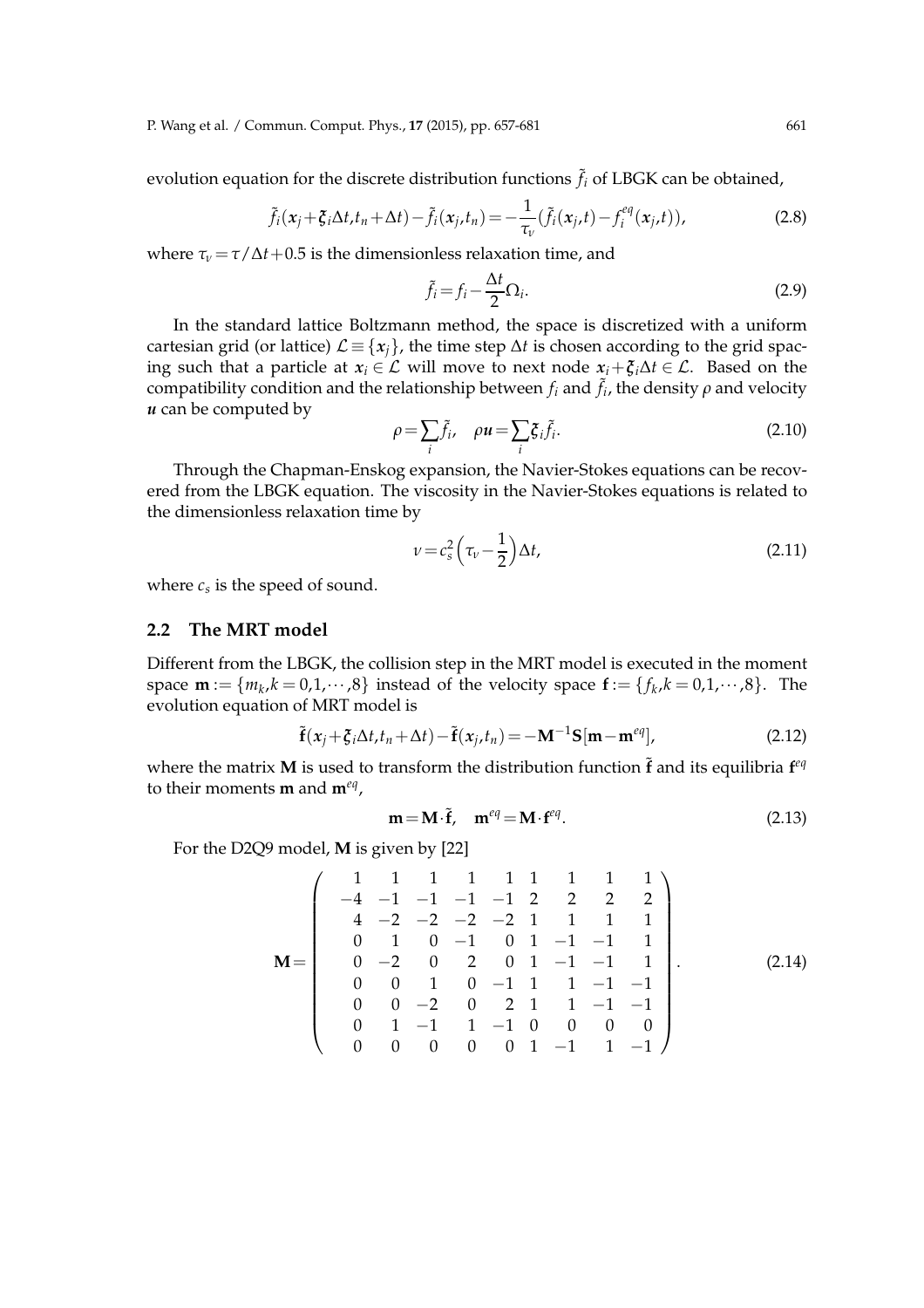With such a transformation matrix and the equilibrium distribution function  $f^{eq}$ , the equilibria in the moment space is

$$
\mathbf{m}^{eq} = \rho \left( 1, -2 + 3u^2, 1 - 3u^2, u_x, -u_x, u_y, -u_y, u_x^2 - u_y^2, u_x u_y \right). \tag{2.15}
$$

The relaxation matrix **S** in the MRT is a diagonal matrix. Its diagonal elements are the relaxation rates of the moments, i.e., **S** = diag(0,*s<sup>e</sup>* ,*sε* ,0,*sq*,0,*sq*,*sν*,*sν*), and the kinematic viscosity and bulk viscosity are related to the relaxation rates *s<sup>ν</sup>* and *s<sup>e</sup>* , respectively:

$$
\nu = c_s^2 \left(\frac{1}{s_\nu} - \frac{1}{2}\right) \Delta t, \quad \zeta = c_s^2 \left(\frac{1}{s_e} - \frac{1}{2}\right) \Delta t,\tag{2.16}
$$

where  $c_s$  is the speed of sound.

### **2.3 The DUGKS model**

Unlike the LBE methods, the DUGKS is a finite-volume scheme. The computational domain is divided into a set of control volumes. Then integrating Eq. (2.6) over a control volume *V*<sub>*j*</sub> centered at *x*<sub>*j*</sub> from *t*<sub>*n*</sub> to *t*<sub>*n*+1</sub> (the time step  $\Delta t = t_{n+1} - t_n$  is assumed to be a constant in the present work), and using the midpoint rule for the integration of the flux term at the cell boundary and trapezoidal rule for the collision term inside each cell [7], the evolution equation of DUGKS is

$$
\tilde{f}_{i,j}^{n+1} = \tilde{f}_{i,j}^{+,n} - \frac{\Delta t}{|V_j|} F_i^{n+1/2},\tag{2.17}
$$

where

$$
F_i^{n+1/2} = \int_{\partial V_j} (\boldsymbol{\xi} \cdot \boldsymbol{n}) f_i(x, t_{n+1/2}) d\boldsymbol{S},
$$
\n(2.18)

is the flux across the cell interface, and

$$
\tilde{f}_i = f_i - \frac{\Delta t}{2} \Omega_i, \quad \tilde{f}_i^+ = f_i + \frac{\Delta t}{2} \Omega_i.
$$
\n(2.19)

Based on the compatibility condition and the relationship between  $f_i$  and  $\tilde{f}_i$ , the density *ρ* and velocity *u* can be computed by

$$
\rho = \sum_{i} \tilde{f}_{i}, \quad \rho u = \sum_{i} \xi_{i} \tilde{f}_{i}. \tag{2.20}
$$

The key ingredient in updating  $\tilde{f}_i$  is to evaluate the interface flux  $F_i^{n+1/2}$  $i^{n+1/2}$ , which is solely determined by the gas distribution function  $f_i(x,t_{n+1/2})$  there. In DUGKS, after integrating Eq. (2.6) along a particle path, the evaluation of the gas distribution function  $f_i(x,t_{n+1/2})$  at the cell interface can be traced back to the interior of neighboring cells,

$$
\bar{f}_i(x_b, \xi, t_n + h) = \bar{f}_i^+(x_b, \xi, t_n) - h\xi \cdot \sigma_b,
$$
\n(2.21)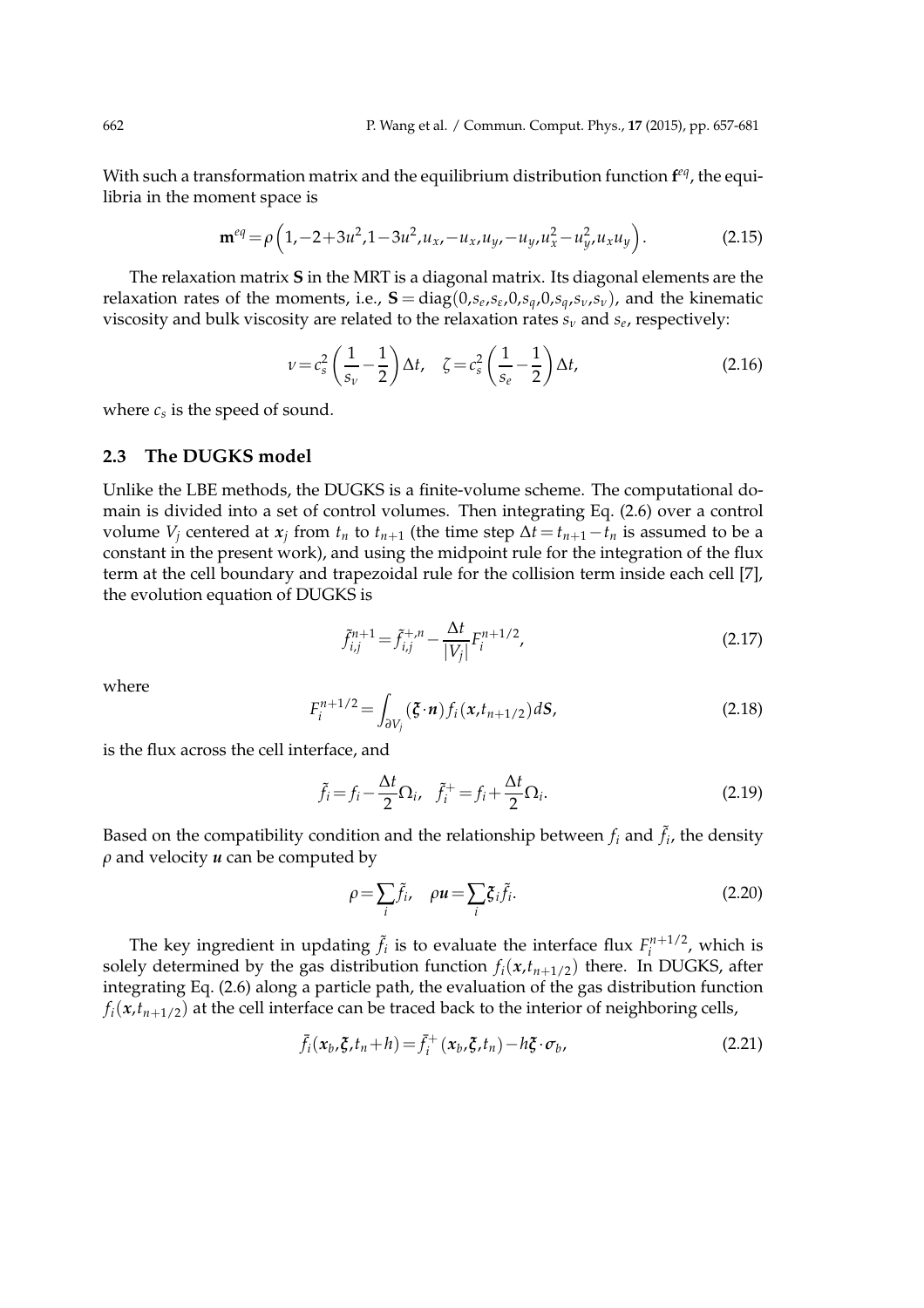P. Wang et al. / Commun. Comput. Phys., **17** (2015), pp. 657-681 663

where

$$
\bar{f}_i = f_i - \frac{h}{2} \Omega_i, \quad \bar{f}_i^+ = f_i + \frac{h}{2} \Omega_i,
$$
\n(2.22)

 $\bar{f}_i^+$  $\int_i^{\tau_+}(x_b,\xi,t_n)$  and the gradient  $\sigma_b = \nabla \bar{f}_i^+$ *i* (*xb* ,*ξ*,*tn*), *h*=∆*t*/2 can be approximated by linear interpolation. For example, in the one dimensional case, the reconstructions become

$$
\sigma_{j+1/2} = \frac{\bar{f}_i^+(x_{j+1}, \xi, t_n) - \bar{f}_i^+(x_j, \xi, t_n)}{x_{j+1} - x_j},
$$
\n(2.23)

$$
\bar{f}_i^+(x_{j+1/2}, \xi, t_n) = \bar{f}_i^+(x_j, \xi, t_n) + \sigma_{j+1/2}(x_{j+1/2} - x_j).
$$
 (2.24)

Note that the particle collision effect is included in the above evaluation of the interface gas distribution function. This is the key for the success of the DUGKS. Owing to the un-splitting treatment of the particle collision and transport process in the reconstruction of the distribution function at cell interfaces, the DUGKS is a self-adaptive scheme for different flow regimes. It has been shown in Ref. [7] that the reconstructed distribution function approaches to the Chapman-Enskog one at the Navier-Stokes level in the continuum limit, and to the free-transport one in the free-molecular limit.

Based on the compatibility condition and the relationship between  $f_i$  and  $\bar{f}_i$ , the density *ρ* and velocity *u* at the cell interface can be obtained,

$$
\rho = \sum_{i} \bar{f}_{i}, \quad \rho u = \sum_{i} \xi_{i} \bar{f}_{i}, \tag{2.25}
$$

from which the equilibrium distribution function  $f^{eq}(x_b, \xi, t^n + h)$  at the cell interface can be obtained. Therefore, based on Eq. (2.22) and the obtained equilibrium state, the real gas distribution function at the cell interface can be determined from  $\bar{f}_i$ ,

$$
f_i(x_b, t_n + h) = \frac{2\tau}{2\tau + h} \bar{f}_i(x_b, t_n + h) + \frac{h}{2\tau + h} f^{eq}(x_b, t_n + h),
$$
\n(2.26)

from which the interface numerical flux can be evaluated.

In computations, we only need to follow the evolution of  $\tilde{f}_i$  in Eq. (2.17). The required variables for its evolution are determined by

$$
\bar{f}_i^+ = \frac{2\tau - h}{2\tau + \Delta t} \tilde{f}_i + \frac{3h}{2\tau + \Delta t} f^{eq},\tag{2.27}
$$

$$
\tilde{f}_i^+ = \frac{4}{3}\bar{f}_i^+ - \frac{1}{3}\tilde{f}_i. \tag{2.28}
$$

### **3 Numerical results**

In this section, both the cavity flow and the laminar flow past a square cylinder in 2D will be simulated using the three methods. The accuracy, stability, and efficiency will be quantitatively evaluated. The LBGK and MRT models introduced in the last section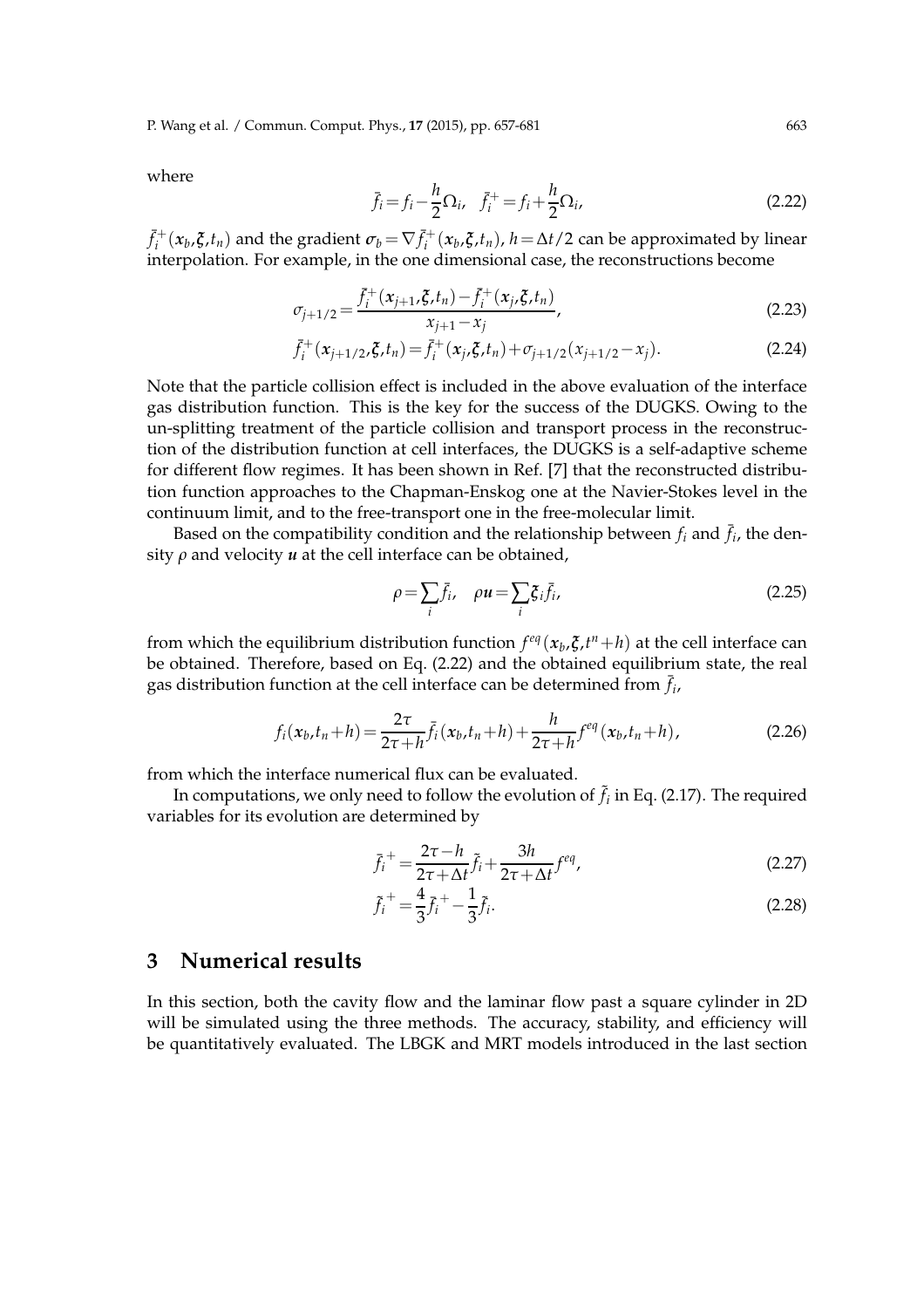are chosen as the LBE methods, whose results are compared with that from DUGKS. Since we will test the isothermal flow, the temperature *T* is a constant, with  $c_s = \sqrt{RT}$ and  $RT = 1/3$  in the simulations. For the DUGKS, the relaxation time is determined by *τ* =  $\mu$ /*p*, where  $\mu$  is the dynamic viscosity coefficient and *p* =  $\rho RT$  is the pressure. The time step is determined by the CFL condition, i.e.,  $\Delta t = \eta \Delta x_{\text{min}}/C$ , where  $\eta$  is the CFL number,  $\Delta x_{\text{min}}$  is the minimum grid spacing, and *C* is the maximal discrete velocity.

### **3.1 Cavity flow**

The two-dimensional lid-driven cavity flow is a standard benchmark problem for validating numerical schemes. The two-dimensional square cavity is covered by a Cartesian mesh. The top wall moves along the *x*-direction with a constant velocity  $u_0$ , and the other three walls are stationary. The flow is characterized by the Reynolds number  $Re = Lu_0/v$ , where *L* is cavity length and *ν* is the shear viscosity coefficient. In the computation, the boundary length of the square cavity is 1.0, and the driven velocity is 0.1. In DUGKS, the CFL number is fixed at  $\eta = 0.95$ . Uniform mesh is employed in most calculations. The relaxation rates in the MRT are  $s_e = 1.64$ ,  $s_e = 1.54$ ,  $s_q = 1.9$  and  $s_v = 1.0 / \tau_v$  [22], which are chosen by considering the numerical stability and the separation between hydrodynamic and kinetic modes [23]. The non-slip boundary conditions for LBE and DUGKS methods are implemented by the half way bounce-back [23] and bounce-back rule [7]. The upper corners are singular points, which are assumed to be stationary in the simulation. The convergent criterion is given by

$$
\frac{\sum |u(t) - u(t - 1000\Delta t)|}{\sum |u(t)|} < 10^{-6},\tag{3.1}
$$

where *u* is the velocity, and ∆*t* is the time step.

First, the accuracy of LBGK, MRT and DUGKS is evaluated by comparing their velocity profiles at different Reynolds numbers. Fig. 1 shows the velocity profiles calculated by the DUGKS along the central lines at various Reynolds numbers with different mesh resolutions. It is observed that the DUGKS can give accurate solutions at all Reynolds numbers by using  $128 \times 128$  mesh points. However, a fine mesh with  $256 \times 256$  points has to be used in LBGK and MRT in order to get a stable solution at high Reynolds numbers. The velocity profiles from these three methods at  $Re = 1000,5000,7500,10000$  are shown in Fig. 2, along with the benchmark data [33]. With the above two mesh resolutions, the LBGK can only give the stable solution at  $Re = 1000$ , and its numerical stability is inferior in comparison with MRT and DUGKS. Once the LBE methods are stable, almost identical solutions are obtained by these three methods. It should be noted that for MRT the location of the primary vortex at Re=10000 is sensitive to the relaxation rate *s<sup>ε</sup>* . For example, the MRT code gives a stable primary vertex with  $s_{\varepsilon} = 1.54$ , but there is no such a stable primary vertex as  $s<sub>e</sub> = 1.8$ .

Second, the pure stability of the LBE and DUGKS methods is evaluated without considering the accuracy of the results. For a stable solution, we measure the minimum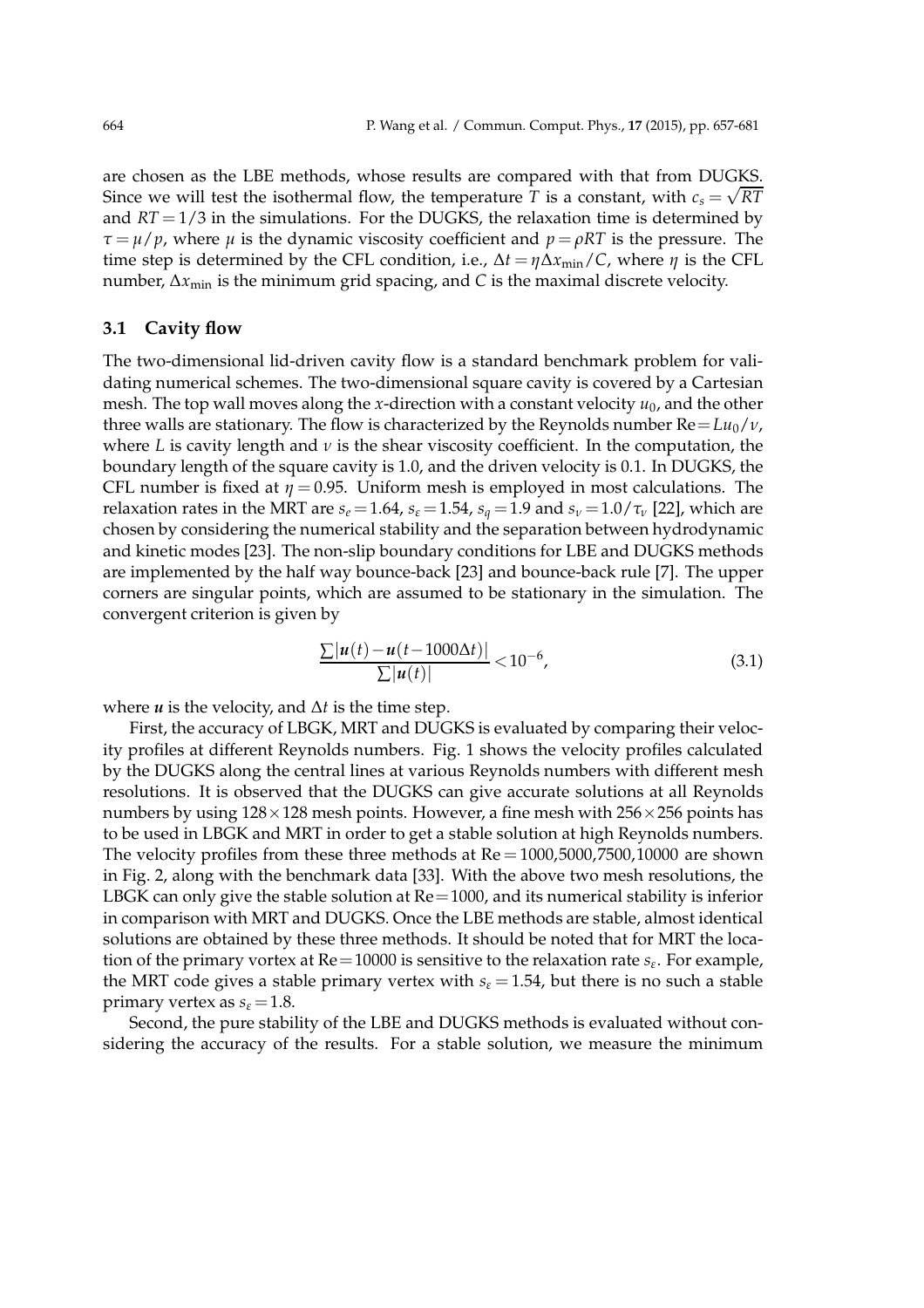

Figure 1: Velocity profiles for (a) *u* and (b) *v* calculated by DUGKS along a central lines passing through the geometric center of the cavity at various Reynolds numbers with difference meshes. The dash and solid lines are profiles for meshes  $128\times128$  and  $256\times256$ , respectively, symbols are the benchmark results [33]. For convenient observation, lines for  $Re = 5000$ , 7500, 10000 are shifted along the axises.



Figure 2: Velocity profiles calculated by LBKG, MRT, and DUGKS across the cavity center at (a)  $Re = 1000$ , (b) Re=5000, (c) Re=7500, (d) Re=10000. The relaxation rates in MRT are  $s_e = 1.64$ ,  $s_e = 1.54$ ,  $s_q = 1.9$  and  $s_v = 1.0 / \tau_v$ .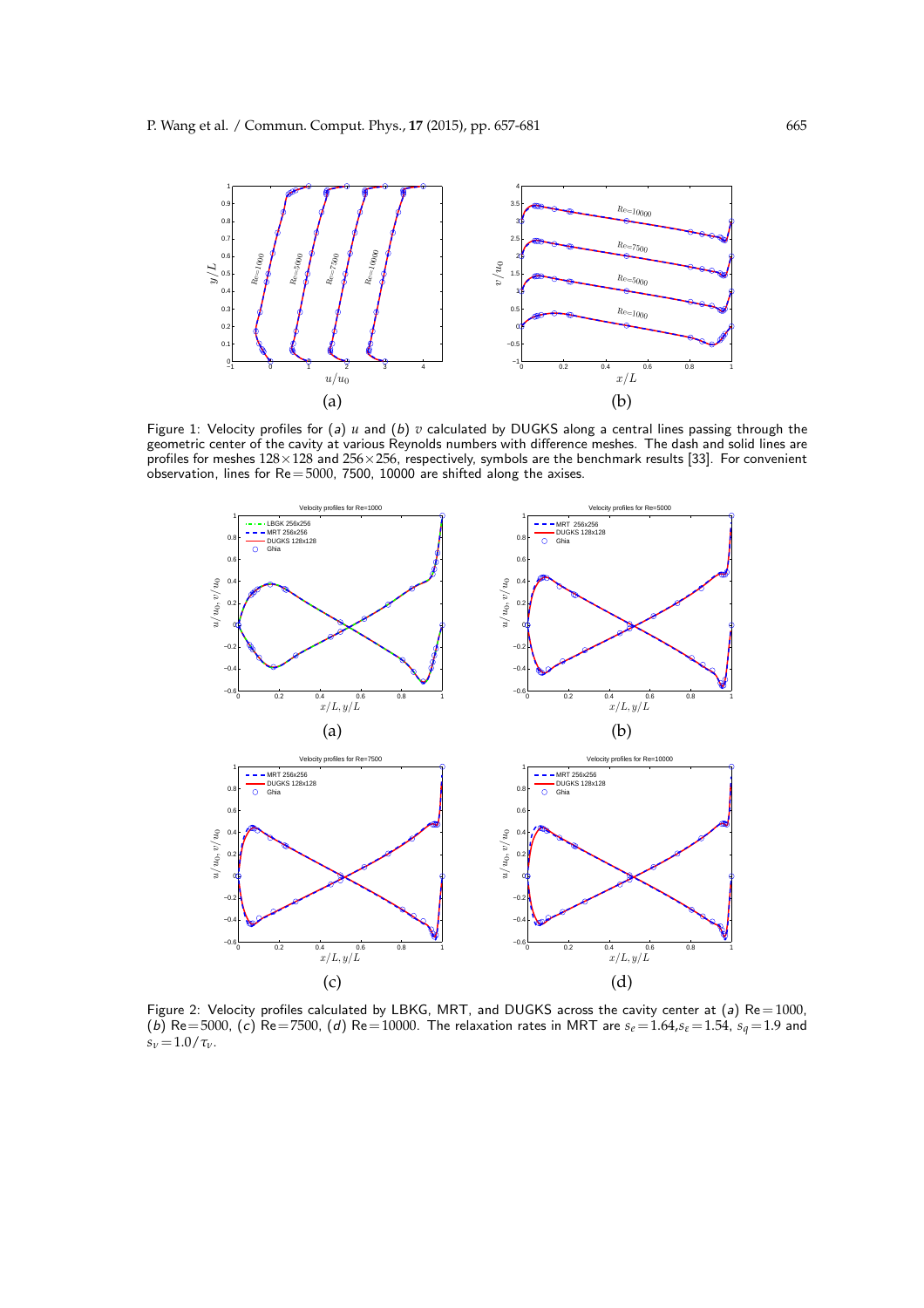

Figure 3: Pressure contour of the cavity flow calculated by LBGK at Re=1000 on a  $128\times128$  uniform mesh.



Figure 5: Pressure contour of the cavity flow calculated by DUGKS at Re=1000 on a  $128 \times 128$  uniform mesh



Figure 4: Pressure contour of the cavity flow calculated by MRT at Re=1000 on a  $128\times128$  uniform mesh with the relaxation rates  $s_e = 1.64$ ,  $s_{\varepsilon} = 1.54$ ,  $s_q = 1.9$  and  $s_v = 1.0 / \tau_v$ 



Figure 6: Pressure contour calculated by MRT with different  $s_e$  at Re=1000 on a 256 $\times$ 256 uniform mesh, where the black and white solid lines are from the<br>calculations with  $s_e = 1.1$  and  $s_e = 1.9$ , respectively. Other relaxation rates are given by  $s_{\varepsilon} = 1.0 / \tau_{\nu}$ ,  $s_{q} =$  $8(2\tau_{\nu}-1)/(8\tau_{\nu}-1), s_{\nu}=1.0/\tau_{\nu}.$ 

required mesh resolution at a fixed Reynolds number under steady state criterion of Eq. (3.1), and the maximum stable Reynolds number on a specific mesh resolution. Table 1 shows the minimum required mesh resolution at the given Reynolds numbers, where the DUGKS requires much less mesh points than the LBE methods in order to get a stable solution. For example, even at  $Re = 10000$ , the DUGKS can still use a  $10 \times 10$  uniform mesh to reach a steady state solution. On the other hand, with a fixed mesh resolution, the DUGKS can reach a much higher Re than LBE methods. For instance, as shown in Table 2, on a uniform  $128 \times 128$  mesh, the computations from the LBGK and MRT blow up at  $Re = 1900$  and  $Re = 8000$ , respectively. However, the DUGKS works even at  $Re = 100,000$ . Clearly, in comparison with LBE methods, the DUGKS has super performance in stability.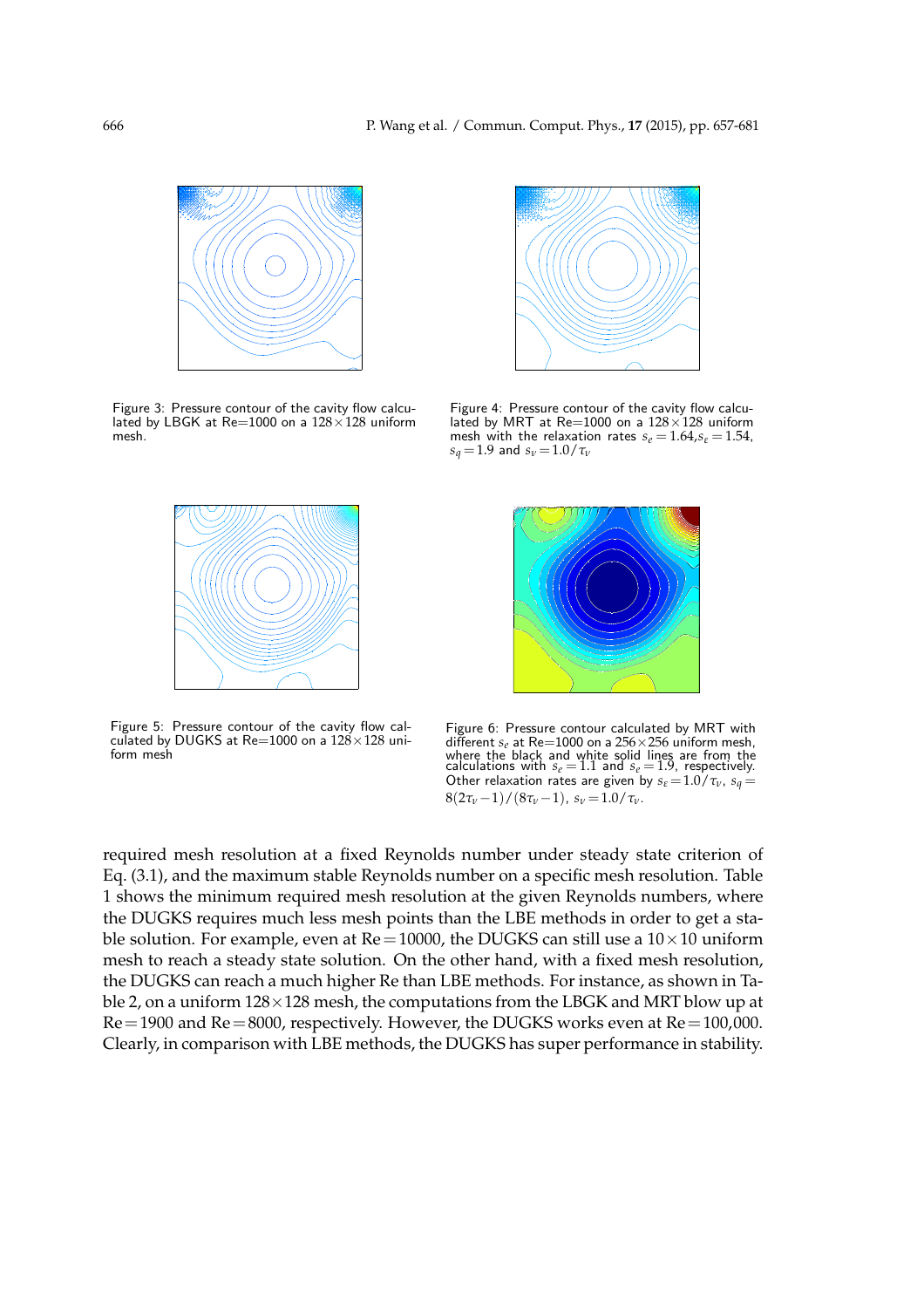| Re   | LBGK           | MRT              | DUGKS        |
|------|----------------|------------------|--------------|
| 1000 | $70 \times 70$ | $20 \times 20$   | $10\times10$ |
| 5000 | $400\times400$ | $100 \times 100$ | $10\times10$ |
| 7500 | $500\times500$ | $140 \times 140$ | $10\times10$ |

Table 1: The minimum required mesh resolution at different Reynolds numbers.

Table 2: The maximum stable Re with different mesh resolutions.

| Mesh Size LBGK                                      |      | - MRT | DUGKS  |
|-----------------------------------------------------|------|-------|--------|
| $128\times128$                                      | 1900 | 8000  | 100000 |
| $\begin{array}{ c c }\n256 \times 256\n\end{array}$ | 3800 | 15000 | 350000 |

Table 3: The CPU time costs when the numerical results are in good agreement with the benchmark data [33]. The symbol  $\times$  means that the code blows up.

|      |      |      |      |        | Re LBGK(128×128) LBGK(256×256) MRT(128×128) MRT(256×256) DUGKS(128×128) |
|------|------|------|------|--------|-------------------------------------------------------------------------|
| 1000 | 110s | 786s | 297s | 1574s  | 914s                                                                    |
| 5000 |      |      |      | 8332s  | 4639s                                                                   |
| 7500 |      |      |      | 12860s | 7704s                                                                   |

Third, in order to evaluate the computational efficiency, we measure the CPU times at various Reynolds numbers on different mesh resolutions. On the mesh of  $128 \times 128$ points, the average CPU times for the update of one time step are  $7.5 \times e^{-4}$ ,  $1.1 \times e^{-3}$  and 5.1 × *e*<sup>-3</sup> seconds for LBGK, MRT and DUGKS, respectively. Thus, the LBGK and MRT are about six and four times faster than DUGKS for each node update per time step. This is attributed to the four more equilibrium distribution evaluations in DUGKS in order to include collision effect into its flux computation. Table 3 shows the CPU times required to reach the steady-state solution (Eq. (3.1)) at the given Re and mesh resolutions. It is found that on the same mesh resolution, the LBGK and MRT are about eight and three times faster than the DUGKS to obtain the stationary solution. However, in order to obtain accurate solutions, the DUGKS can use a mesh with much less points in comparison with LBE methods. Therefore, in terms of obtaining accurate numerical solution the DUGKS and the LBE methods have almost the same computational efficiency in this case.

In addition, it is found that different pressure fields can be obtained from the LBGK, MRT, and DUGKS. The pressure contours predicted by the LBGK, DUGKS and MRT on the mesh of  $128 \times 128$  points at Re = 1000 are shown in Figs. 6-8. It is observed that un-physical pressure oscillations appear around the upper corners from the LBE computations, while a smooth pressure field can be obtained by DUGKS. In particular, for the MRT method, with the choice of another group of relaxation rates  $s_{\varepsilon} = 1.0/\tau_{\nu}$ ,  $s_q = 8(2\tau_\nu-1)/(8\tau_\nu-1)$ ,  $s_\nu = 1.0/\tau_\nu$  and  $s_e = 1.0/\tau_\nu$ , which can be used to recover accurate non-slip bounce-back boundary condition [23], the un-physical oscillations disappear. However, the pressure field is sensitive to the value of *s<sup>e</sup>* . The numerical stability of MRT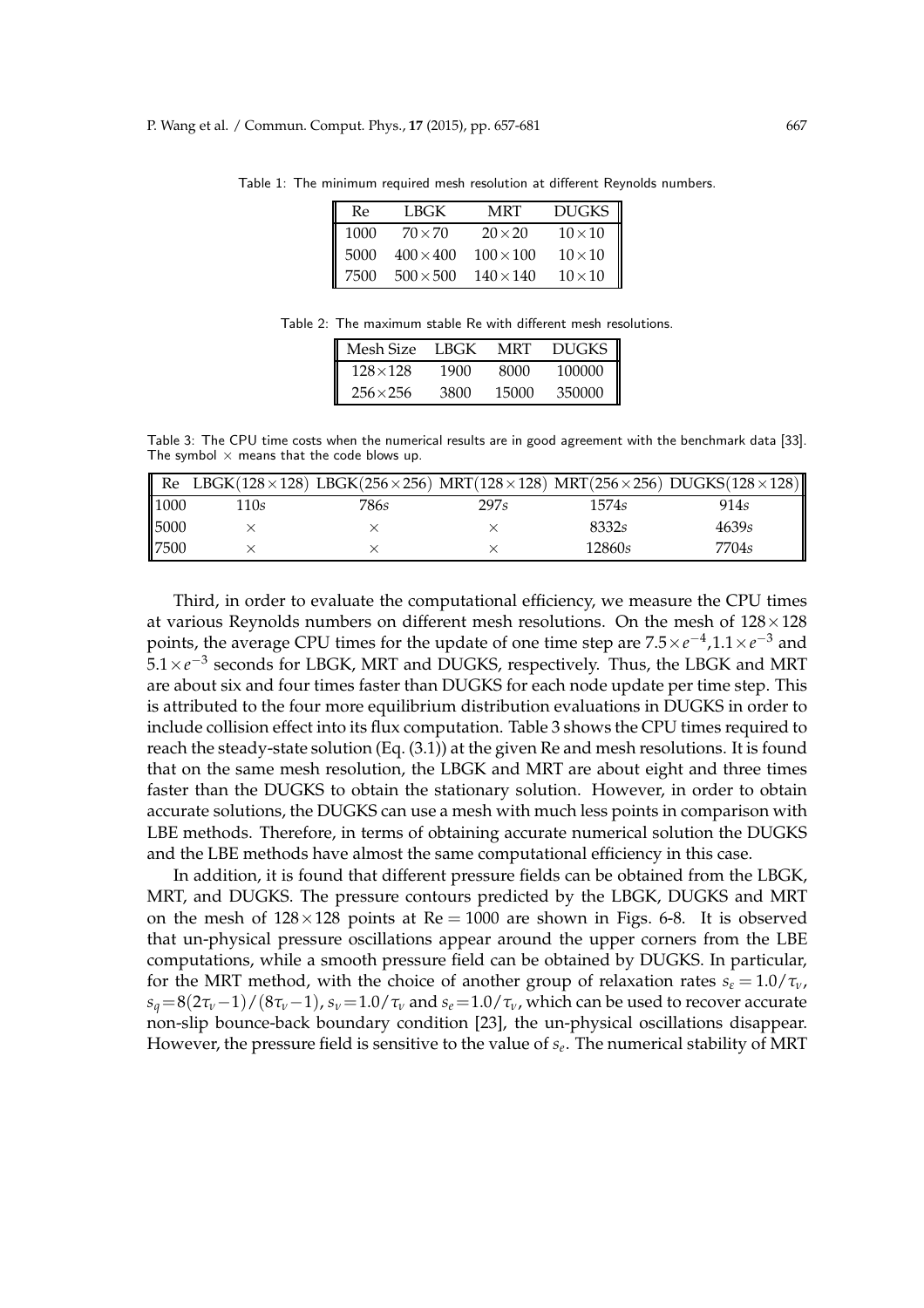

Figure 7: Pressure profiles along the central lines at Re=1000 on a  $256 \times 256$  uniform mesh,(a) central vertical line, (b) central horizontal line. The benchmark results are from [34]. The relaxation rates in MRT are given by  $s_{\varepsilon} = 1.0/\tau_{\nu}$ ,  $s_{q} = 8(2\tau_{\nu}-1)/(8\tau_{\nu}-1)$ ,  $s_{\nu} = 1.0/\tau_{\nu}$ .

deteriorates with the new relaxation values in comparison with the previous ones. For example, on a mesh of  $256 \times 256$  points for  $Re = 1000$  computation, the MRT gives two kinds of pressure fields near the top boundary, which are shown in Fig. 6, where the black and white solid lines represent the contours of pressure with  $s_e = 1.1$  and  $s_e = 1.9$ , respectively. Fig. 7 shows the pressure profiles along the center of the cavity on the mesh of  $256 \times 256$  points at Re = 1000, together with the benchmark data [34]. It is observed that the results from these three models are in good agreement with the reference data except the region near the top wall, where the prediction given by the MRT varies with the relaxation rates *s<sup>e</sup>* .

### **3.2 Laminar flow past a square cylinder in a channel**

This test case is the laminar flow past a square cylinder in a channel. The results from the LBGK, MRT, and DUGKS will be evaluated quantitatively. The square cylinder is symmetrically placed at the central line of a channel, which is shown in Fig. 8. The dimension of the cylinder is  $D \times D$  within the channel with  $L \times H$  in length *L* and height *H*. The center of the cylinder is located at a distance of  $L_1$  from the entrance. The flow configuration is defined by  $L = 50D$ ,  $H = 8D$ , and  $L_1 = 12.5D$  in the simulations.

In a fully developed laminar channel flow, a parabolic velocity profile with a maximum velocity  $U_{\text{max}}$  is prescribed at the channel inlet. At the outlet, a convective boundary condition is applied [35],

$$
\partial_t \varphi + U_{\text{max}} \partial_x \varphi = 0, \tag{3.2}
$$

where  $\varphi$  is the flow variables or distribution function.

Depending on the Reynolds number Re=*DU*max/*ν*, different flow patterns can emerge. The critical Reynolds number, which is about  $Re = 60$ , classifies the flow into steady and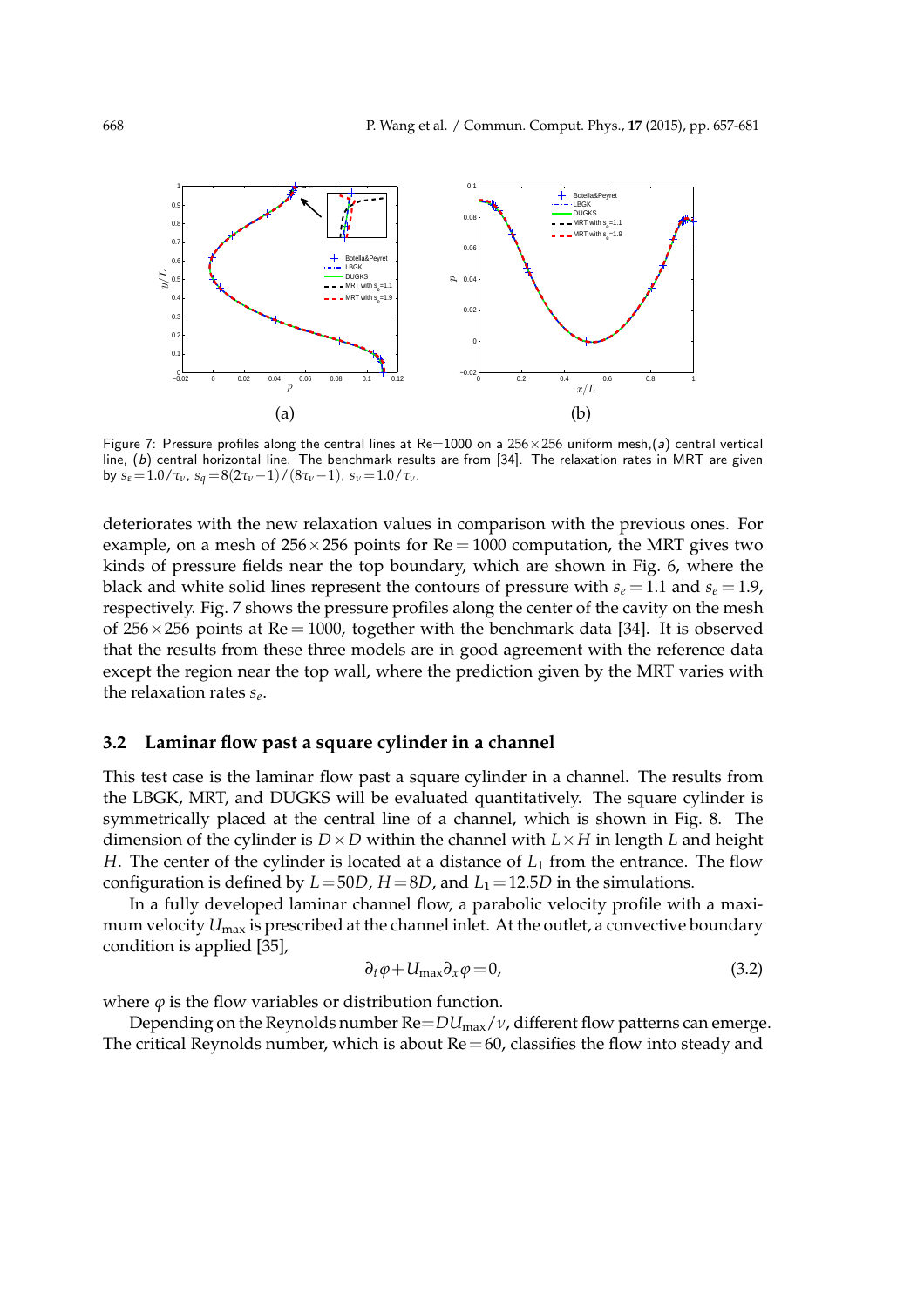

Figure 8: Schematic of the flow past a square cylinder in a 2D channel.

unsteady ones. When Re is below Re*<sup>c</sup>* , the flow is steady. Otherwise, the flow is unsteady and vortexes shed periodically in the wake region.

In the computations, two uniform meshes, i.e., a coarse one with  $1500 \times 240$  mesh points and a fine one with  $2000 \times 320$  mesh points, are used. In the coarse mesh case, there are 30 mesh points along each boundary of the square cylinder. The Mach number  $\it{Ma}\!=\!U_{\rm max}/c_s$  is set to be 0.1 for the incompressible limit. The relaxation rates in the MRT take the values of  $s_e$  = 1.1,  $s_{\varepsilon}$  = 1.0,  $s_q$  = 1.9, and  $s_v$  = 1.0/ $\tau_v$  [23, 36]. In the DUGKS, the CFL number is set to be *η*=0.5, unless otherwise stated. For the LBE and DUGKS methods, the half-way bounce back [36] and the bounce back rules [7] are respectively implemented for the non-slip boundary conditions at the top and bottom plates of the channel.

Besides the velocity field, the drag and lift coefficients will also be evaluated,

$$
C_D = \frac{F_x}{\frac{1}{2}\bar{\rho}U_{\text{max}}^2 D'}, \qquad C_L = \frac{F_y}{\frac{1}{2}\bar{\rho}U_{\text{max}}^2 D'}
$$
(3.3)

where  $\bar{\rho}$  is the mean fluid density, and  $F_x$  and  $F_y$  are the components of the hydrodynamic force on the square cylinder exerted by the fluid. The forces are computed by the integration method [36] in the DUGKS, and the momentum-exchange method [37] in the LBE methods.

The steady state solution is defined by

$$
\frac{\sqrt{\sum ||u(t) - u(t - 1000\Delta t)||^2}}{\sqrt{\sum ||u(t)||^2}} < 10^{-6},
$$
\n(3.4)

where *u* is the fluid velocity. At low Reynolds number, the steady flow over a square cylinder is characterized by a pair of symmetric stationary recirculation eddies behind the cylinder. The length of the wake *L<sup>r</sup>* is a function of Re, which satisfies the following relationship [35],

$$
\frac{L_r}{D} \approx -0.065 + 0.0554 Re, \text{ for } 5 < Re < 60. \tag{3.5}
$$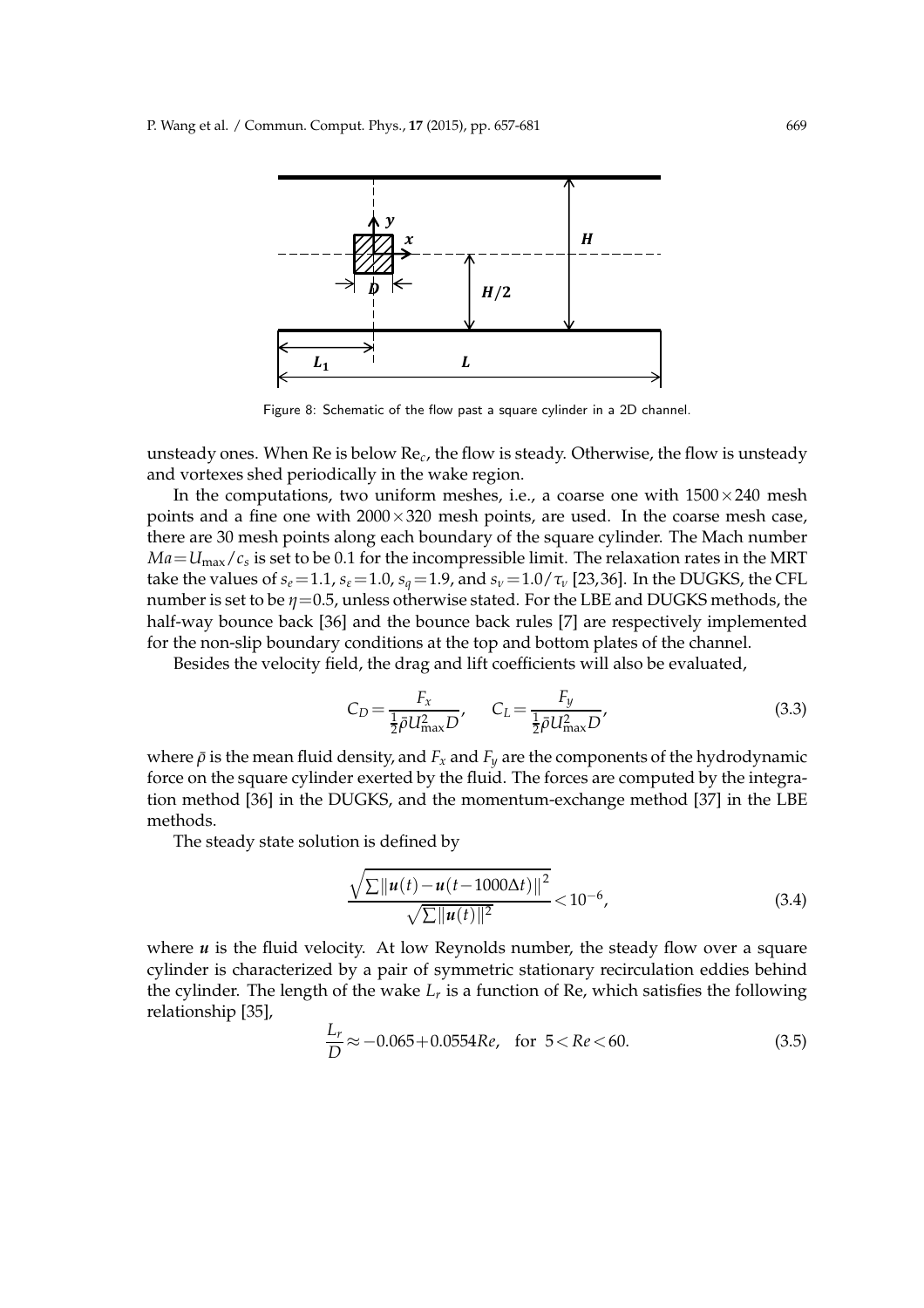

Figure 9: The Reynolds number dependence of the recirculation length *L<sup>r</sup>* in the steady state solution (a) results from  $1500 \times 240$  mesh points, (b) results from  $2000 \times 320$  mesh points. The benchmark results are from [35].

In the current computation, *L<sup>r</sup>* is measured for the steady flow after satisfying the condition Eq. (3.4). Fig. 9 shows the measured relationships between the Reynolds number and *L<sup>r</sup>* on both coarse and fine meshes. The results obtained by LBGK, MRT and DUGKS are in excellent agreement with the linear function of Eq. (3.5) on both meshes. Fig. 10 and Fig. 11 present the velocity and pressure profiles at  $Re = 30$  on the coarse and fine meshes. On both meshes, the velocity and pressure distributions given by these three methods agree well with each other.

For the steady state solution, the lift force is zero due to the flow symmetry, but the drag varies with Re. Fig. 12 shows the drag coefficients obtained by LBGK, MRT, and DUGKS on two meshes of  $1500 \times 240$  points and  $2000 \times 320$  points, along with the reference results obtained by a finite-volume method (FVM) [35]. The drag coefficient agrees well with the FVM data on both meshes. There is no difference in terms of the drag coefficient  $C_D$  from the coarse and fine meshes for the steady state calculations, which indicates the mesh-size independent solutions at low Reynolds numbers.

Although the LBGK, MRT, and DUGKS present the same quantitative results at low Reynolds numbers, they have considerably different computational efficiency. On a uniform mesh of  $1500\times240$  points, for the update of one time step the CPU costs of the LBGK, MRT and DUGKS are 0.023, 0.029, and 0.17 seconds, respectively. On a uniform mesh of  $2000 \times 320$  points, the corresponding costs are 0.039, 0.049, and 0.29 seconds. Thus, the LBE methods are about five times faster than the DUGKS for the flow calculation per time step. In addition, the number of the time steps to achieve a steady-state solution are different in these three methods due to their different time accurate computations to the steady state. As shown in Tables 4 and 5, the LBE methods can reach to the steady-state, which is defined by Eq. (3.4), with one order of magnitude faster than DUGKS, even though all methods are supposed to present time accurate evolution solutions. The real physical time needed to get steady state is unknown here. The time costs of LBGK and DUGKS increase with Reynolds number on the same mesh resolution, while the MRT is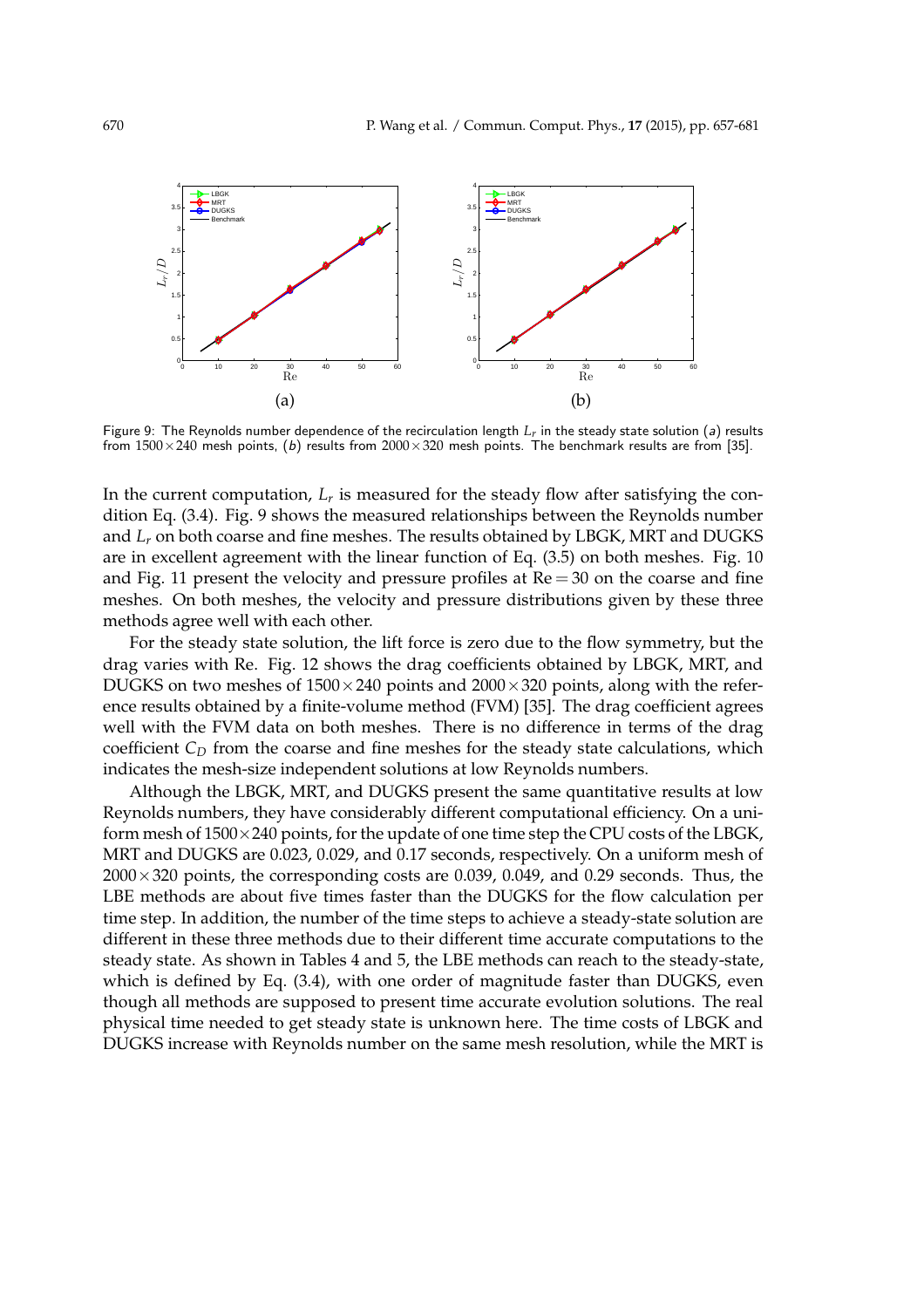

Figure 10: Velocity and pressure profiles at Re=30 and  $Ma=0.1$  with a mesh of  $1500 \times 240$  points. (a)  $u(x,0)$ ; (b)*u*(*y*,0); (c) *v*(*x*,0); (d) *v*(*y*,0); (e) *p*(*x*,0); (f ) *p*(*y*,0);

insensitive to Reynolds number due to its distinctive dissipation mechanism [23].

As the Reynolds number increases to the range of  $60 < Re \leq 300$ , the recirculating wake behind the cylinder will become unstable. Two alternative shedding vortices will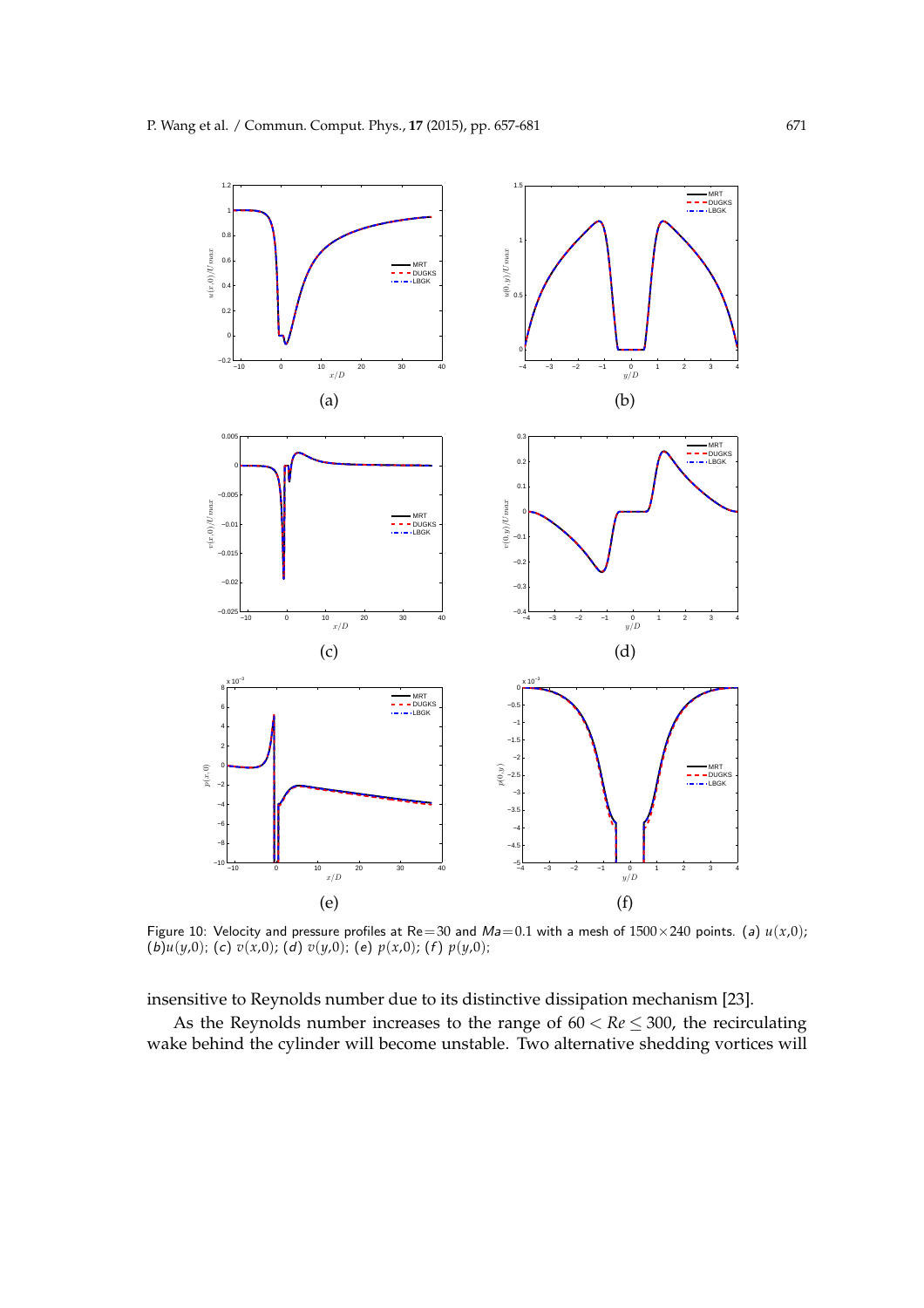

Figure 11: Velocity and pressure profiles at Re=30 and  $Ma=0.1$  on the mesh of 2000 × 320 points. (a)  $u(x,0)$ ; (b)*u*(*y*,0); (c) *v*(*x*,0); (d) *v*(*y*,0); (e) *p*(*x*,0); (f ) *p*(*y*,0);

be formed in the rear part of the square cylinder, i.e., the so-called von Kármán vertex street appears. The characteristics of this unsteady flow can be measured by the mean and variation of the drag coefficient  $\bar{C}_D$  and  $\Delta C_D = C_D^{\max} - C_D^{\min}$ , the variation of the lift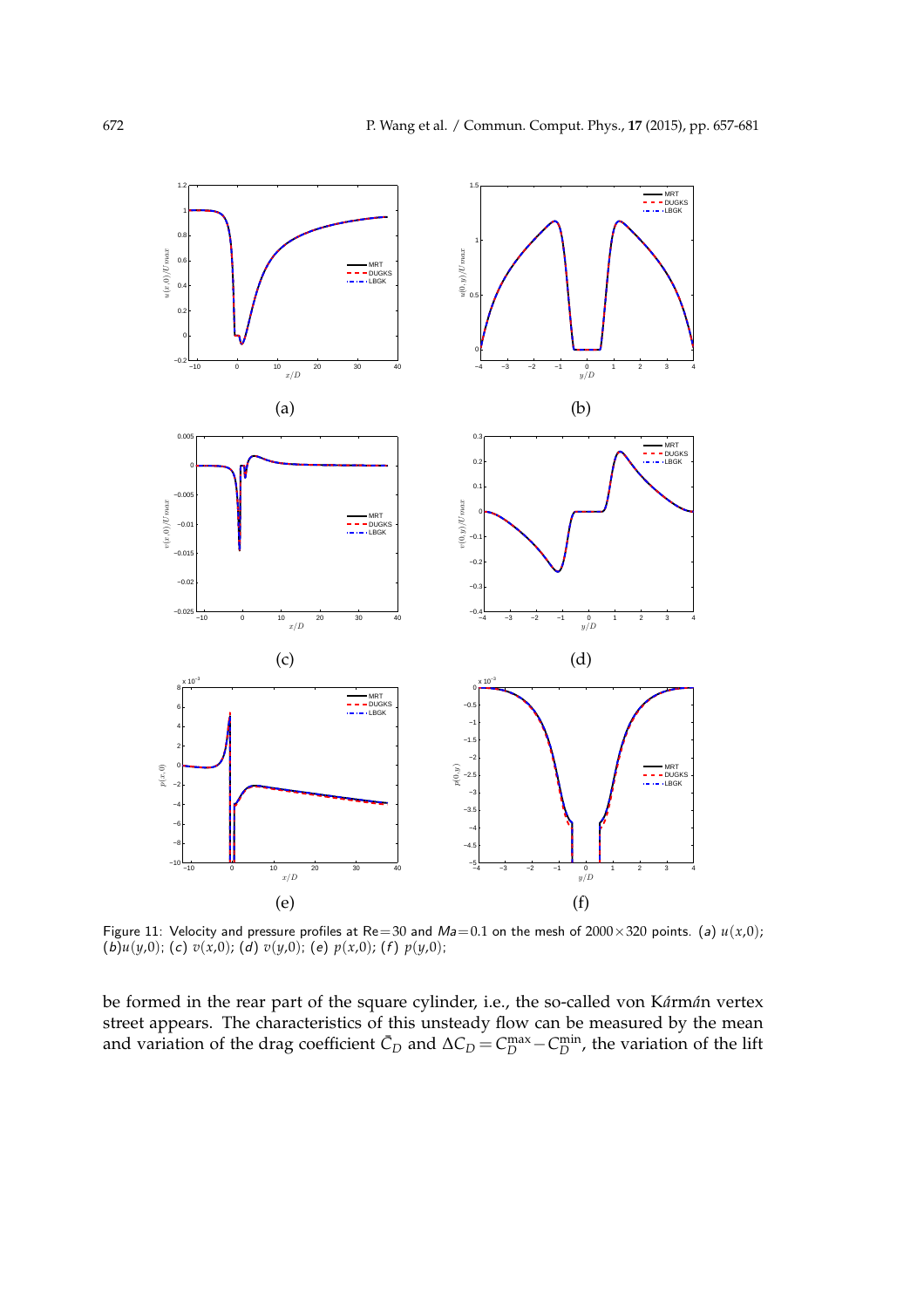

Figure 12: The Reynolds number dependence of the drag coefficient *C<sup>D</sup>* for steady state solutions. (a) results from  $1500\times240$  mesh points, (b) results from  $2000\times320$  mesh points. The results from another finite volume method (FVM) are also included [35].

Table 4: CPU times to attain the steady-state solution by using LBGK, MRT and DUGKS with a uniform mesh of  $1500 \times 240$  points.

| Re | LBGK          | MRT   | <b>DUGKS</b> |
|----|---------------|-------|--------------|
| 10 | 1396s         | 1940s | 20954s       |
| 30 | 3160s         | 2381s | 46065s       |
| 50 | 4581 <i>s</i> | 3028s | 72839s       |

Table 5: CPU times to attain the steady-state solution by using LBGK, MRT and DUGKS with a mesh of  $2000\times320$  points. A non-uniform mesh calculation with  $280\times160$  points from DUGKS is also included.

|                         |                                     | $\parallel$ Re LBGK MRT DUGKS DUGKS(280×160 NE) |
|-------------------------|-------------------------------------|-------------------------------------------------|
| 10 3388s $4124s$ 51156s |                                     | 3605s                                           |
|                         | $\parallel$ 30 7708s 6235s 122304s  | 8547s                                           |
|                         | $\parallel$ 50 10360s 7217s 189630s | 12059s                                          |

 $\text{coefficient } \Delta C_L = C_L^{\max} - C_L^{\min}$ , and the Strouhal number  $St = f_s D / U_{\max}$ , where the superscripts max and min represent the maximum and minimum values, respectively, and *f<sup>s</sup>* is the vertex shedding frequency.

In order to validate these three methods, their results are compared with the reference data obtained by a FVM [35]. The FVM simulation uses a non-uniform mesh of  $560 \times 340$ , with 100 mesh points around each boundary of the square cylinder with a cell size of 0.01*D*. Fig. 13 presents the results of  $\bar{C}_D$ ,  $\Delta C_D$ ,  $\Delta C_L$ , and *St* from computations with a coarse uniform mesh of  $1500 \times 240$ . At the coarse mesh resolution, the overall results agree well with each other when  $\text{Re} \leq 200$ , while the mean  $C_D$  from the kinetic schemes is systematically higher than the reference solution. At the Reynolds number above 200, the LBGK, MRT, and DUGKS results deviate from the FVM data, especially the mean lift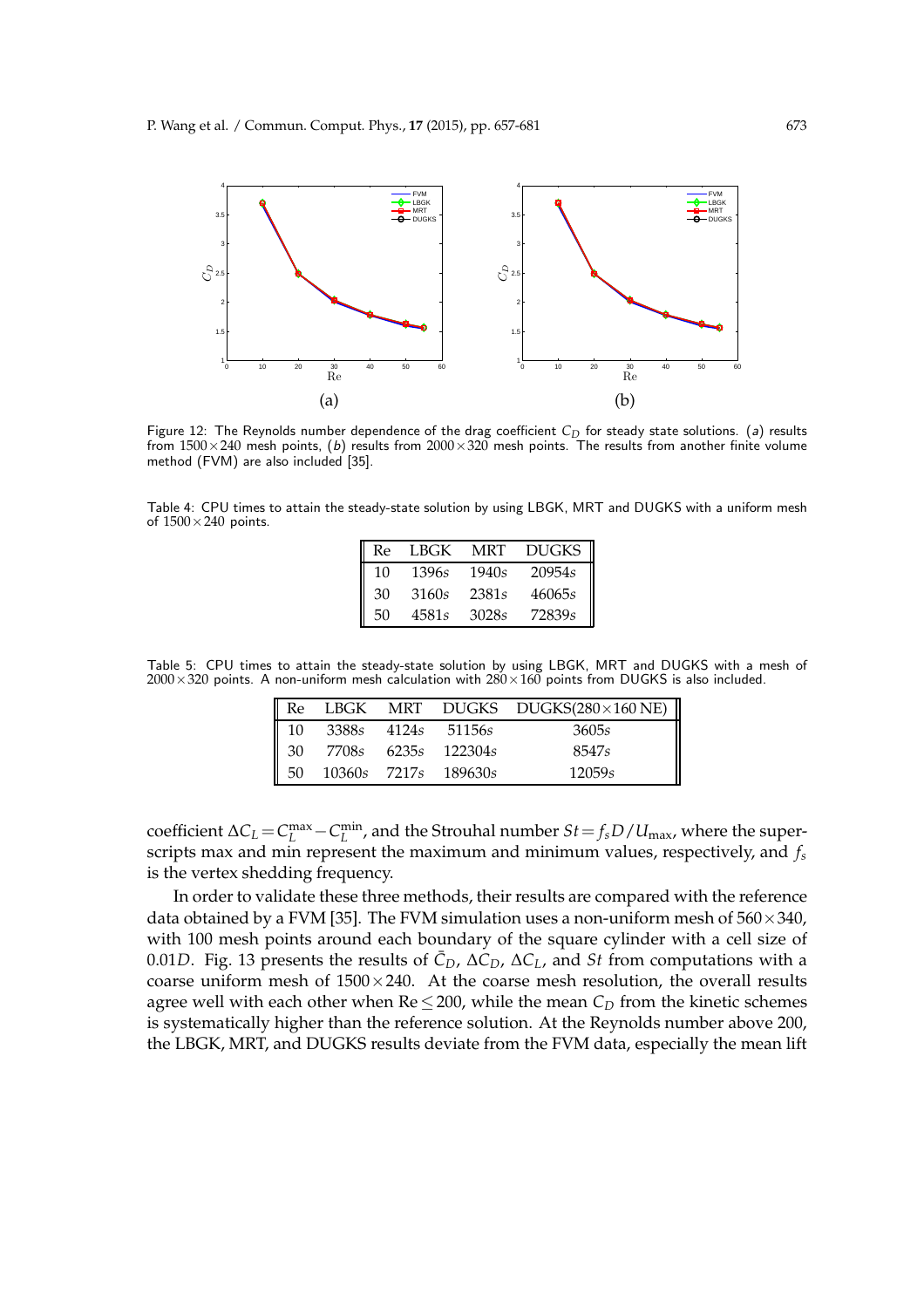

Figure 13: The Reynolds number dependence of (a) the mean drag coefficient  $\bar{C}_D$ , (b) the variation of the drag coefficient ∆*CD*, (c) the variation of the lift coefficient ∆*CL*, (d) the Strouhal number *St*, with a mesh of  $1500\times240$  points. The results from another FVM are also included [35].

coefficients ∆*C<sup>L</sup>* calculated by DUGKS at Re=300, which can reach a maximum relative error of 24%. This is attributed to the insufficient cell resolution with the coarse mesh in the region close to the cylinder with larger flow gradients.

With the increasing of mesh resolution to  $2000 \times 320$ , the results in Fig. 14 show a considerable improvement in comparison with the coarse mesh solutions. It is noted, however, that even with such a fine mesh resolution, it is still 2.5 times coarser around the square cylinder than the one used in the FVM computation. Quantitatively, the results given by LBGK, MRT, and DUGKS with the fine mesh agree well with the FVM data. The maximum relative error of ∆*C<sup>L</sup>* calculated by DUGKS is down to 11%. The maximum relative errors of  $\bar{C}_D$  and *St* up to Re = 300, and  $\Delta C_D$  up to  $Re \le 250$ , are less than 2%. The discrepancy can be attributed to the compressibility effect which is on the order of  $\mathcal{O}(Ma^2)$ . Thus, the results obtained by LBGK, MRT, and DUGKS are in excellent agreement with the FVM data up to *Re*=250.

It should be noted that the drag coefficient variation  $\Delta C$ *D* predicted by DUGKS in-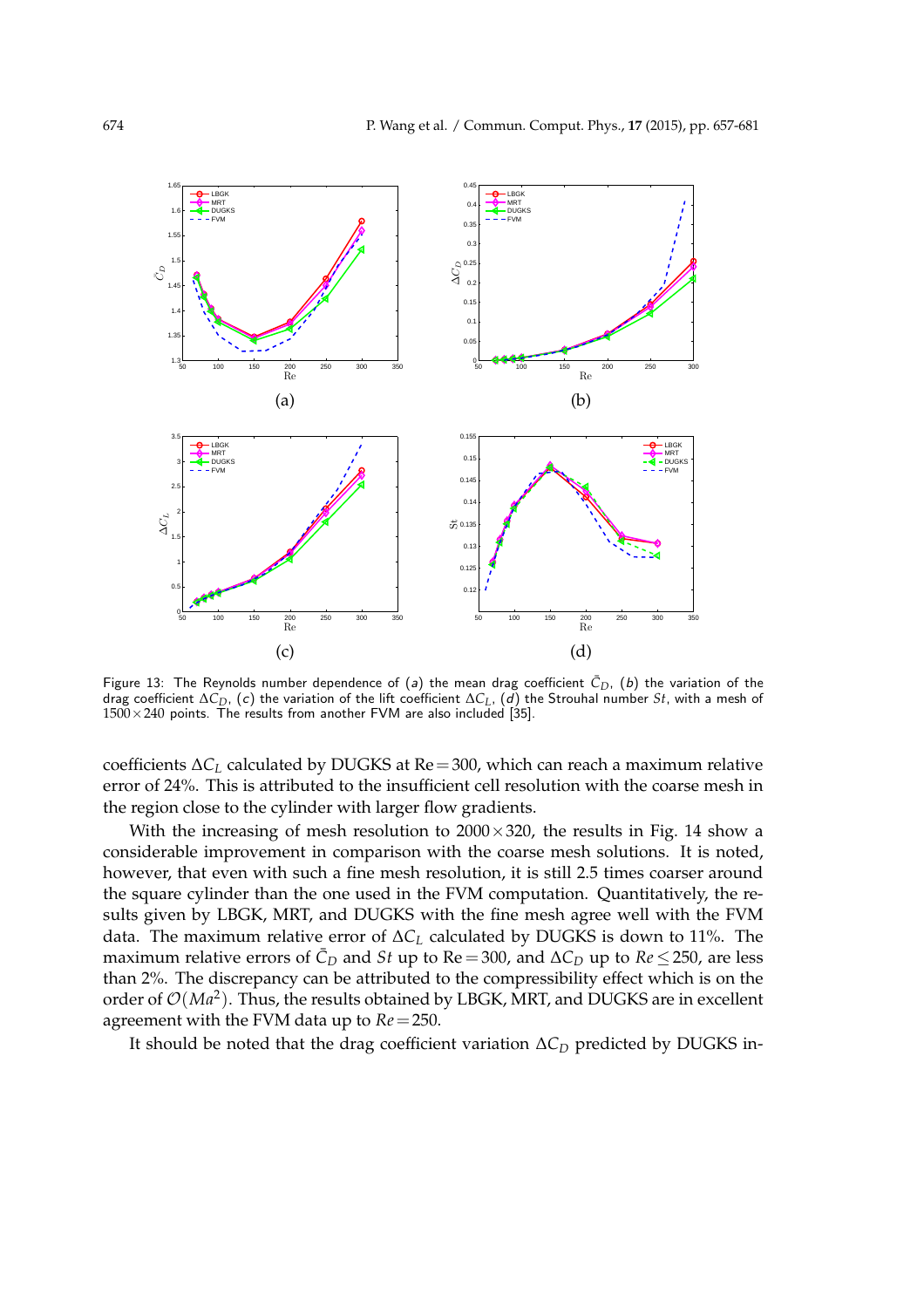

Figure 14: The Reynolds number dependent(a) the mean drag coefficient  $\bar{C}_D$ ; (b) the variation of the drag coefficient ∆*CD*; (c) the variation of the lift coefficient ∆*CL*; (d) the Strouhal number *St*, from the calculations with  $2000 \times 320$  mesh points. The reference results from a FVM is also included [35].

creases progressively in the high Reynolds number range, i.e., around  $Re = 300$ , which is consistent with the results obtained by FVM. But, the LBE methods don't capture such a phenomenon. In particular, at  $Re = 300$ , as shown in Fig. 15, there are different predictions of drag and lift forces from the LBE and DUGKS methods on the fine mesh calculations. The LBE methods presents a single frequency oscillations, while the DUGKS captures the complex multi-frequency periodic flows. The multiple frequency oscillating phenomenon obtained by DUGKS is also observed in the FVM [35] and finite element method (FEM) simulations [38]. The complex periodic oscillating flow should be a physical reality which identifies the flow transition at  $Re = 300$ . Therefore, even for the laminar flow the DUGKS has a better capability to capture physical phenomena than the LBE methods.

In addition, we investigate the stability of LBGK, MRT, and DUGKS. With a mesh resolution of 1500×240, LBGK and MRT codes blow up at  $\text{Re} \approx 1,000$  and  $\text{Re} \approx 5,000$ , respectively. For the DUGKS with CFL number  $\eta = 0.5$ , it can give stable solutions up to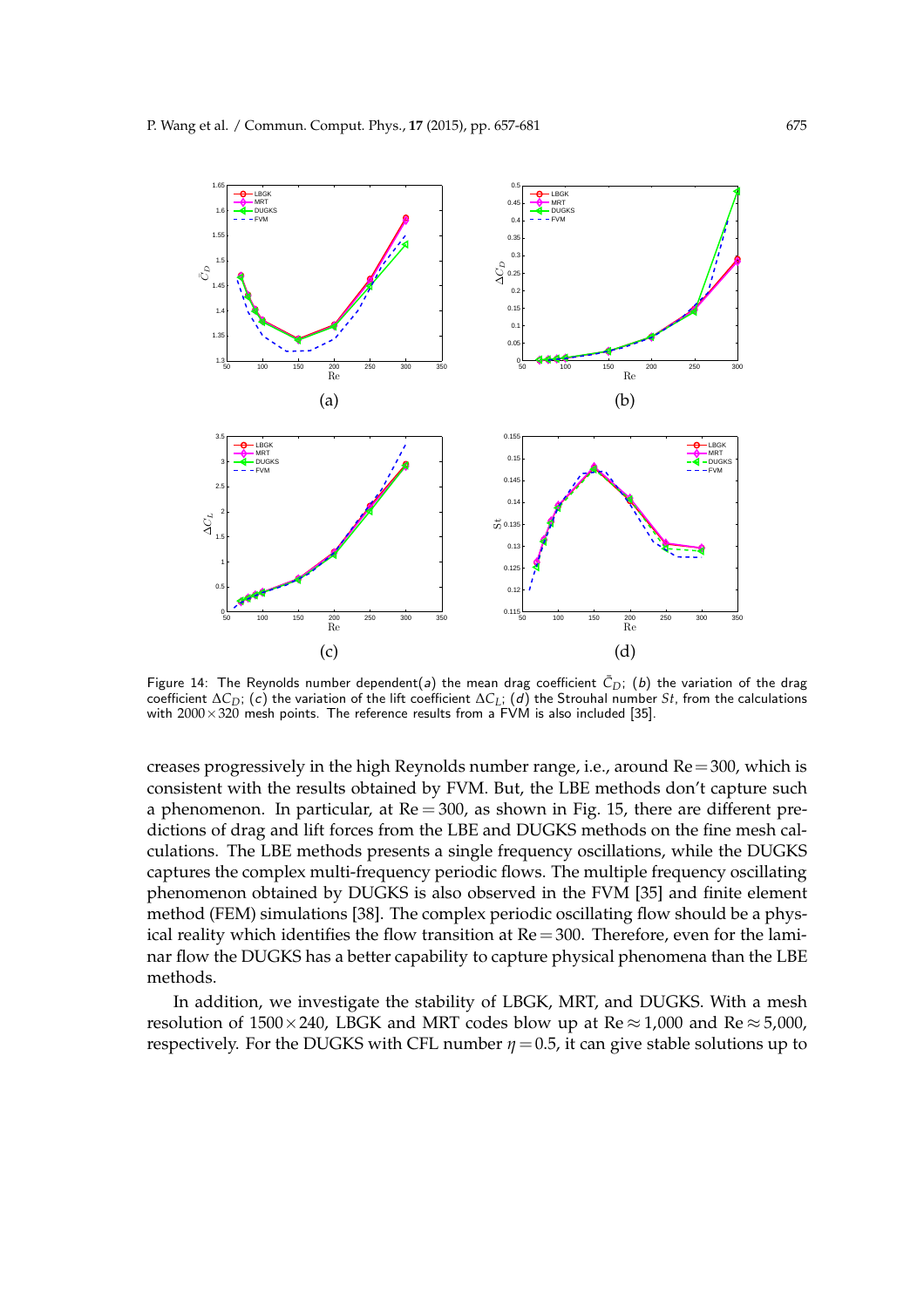

Figure 15: The time history of the drag coefficient *C<sup>D</sup>* and lift coefficient *C<sup>L</sup>* at Re=300. (a) LBGK with a uniform mesh of  $2000\times320$ ; (b) MRT with a uniform mesh of  $2000\times320$ ; (c) DUGKS with a uniform mesh of  $2000\times320$ ; (d) DUGKS with a non-uniform mesh of  $280\times160$ .

Re≈ 30,000. Same as the cavity flow computation, the DUGKS is more robust than the LBE methods for the flow past a square cylinder simulation as well.

Finally, we demonstrate the effectiveness of the DUGKS when using non-uniform mesh. The finite-volume nature of the DUGKS makes it easy to vary the mesh resolution according to the local accuracy requirement. Consequently, the overall total mesh points can be much reduced. For the current test, a non-uniform mesh is generated and its solution will be compared with the one from uniform mesh. The non-uniform mesh is defined by:

$$
x_i = L \frac{\exp(b \ i/N) - 1}{\exp(b) - 1},\tag{3.6}
$$

where  $x_i$  is the location of the cell center,  $N$  is the number of mesh points in front and at the rear parts of the square cylinder, *b* is the stretching parameter, and *L* is the length from the cylinder face to the boundary. In the following simulation, a non-uniform mesh of  $280 \times 160$  points is generated, with 40 grids uniformly distributed around the surface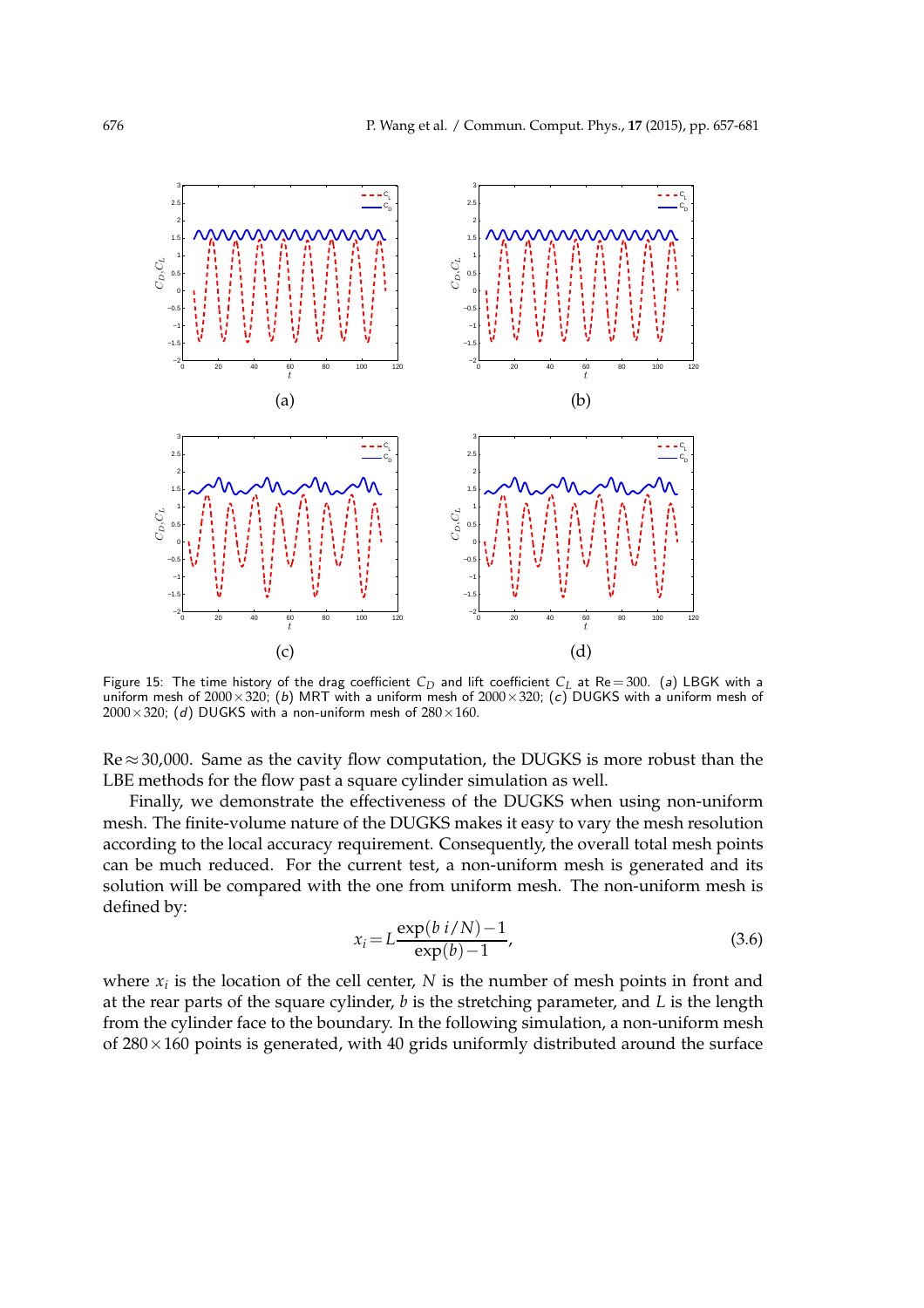

Figure 16: Velocity and pressure profiles from DUGKS at  $Re = 30$  and  $Ma = 0.1$  with a non-uniform mesh of 280×160 and a uniform mesh of 2000×320. (a)  $u(x,0)$ ; (b) $u(y,0)$ ; (c)  $v(x,0)$ ; (d)  $v(y,0)$ ; (e)  $p(x,0)$ ; (f) *p*(*y*,0);

of the square, which has the same cell size on the surface of the cylinder as the uniform fine mesh calculation with  $2000 \times 320$  mesh points. The expansion parameters *b* takes 2.9,3.5,3.5,3.5 on the left, right, top, and bottom of the square cylinder, respectively.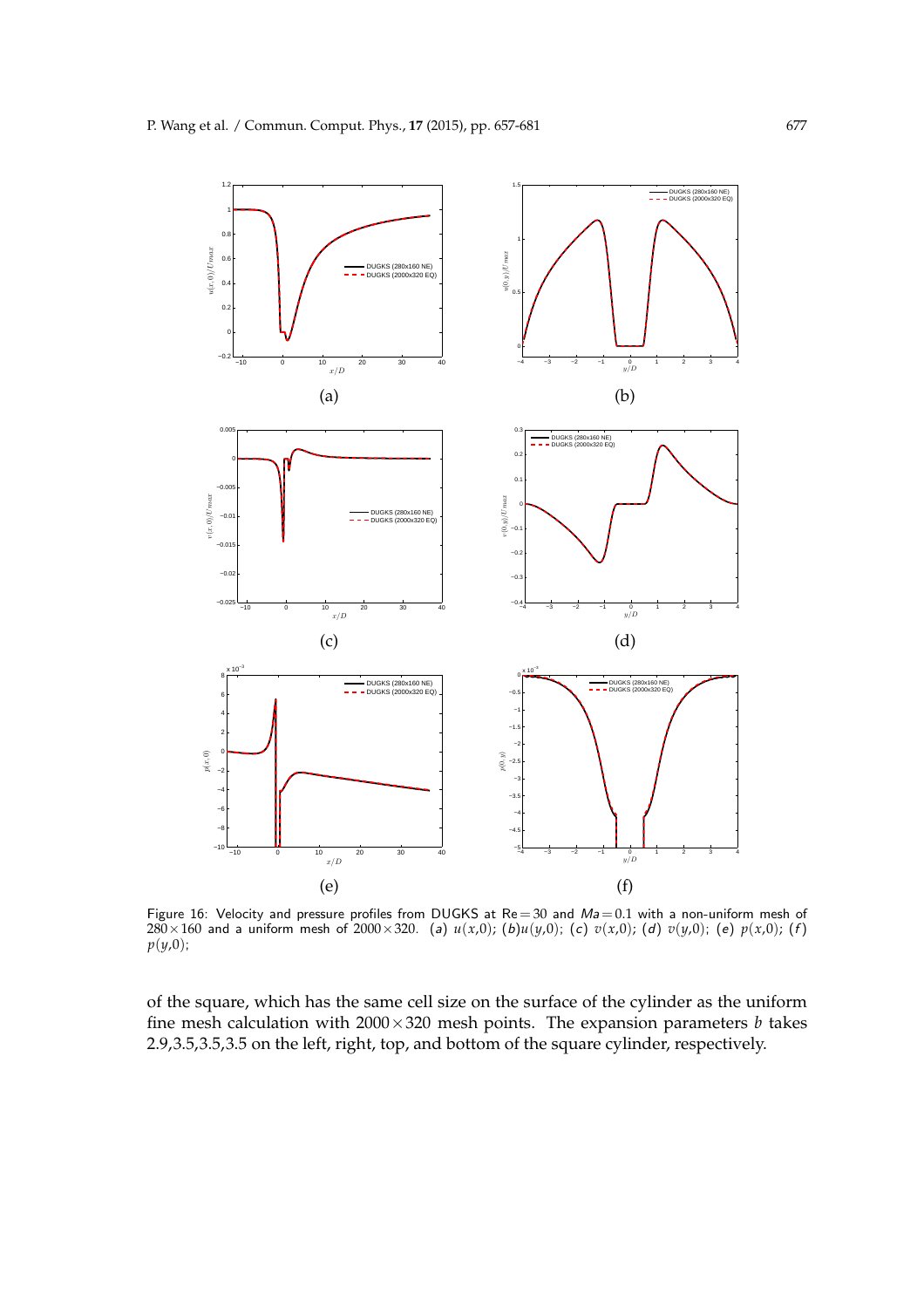

Figure 17: The Reynolds number dependent (a) the mean drag coefficient  $\bar{C}_D$ ; (b) the variation of the drag coefficient ∆*CD*; (c) the variation of the lift coefficient ∆*CL*; (d) the Strouhal number *St*, with a non-uniform meshes of  $280 \times 160$ , and a uniform mesh of  $2000 \times 320$ . The reference results from a FVM is included [35].

Fig. 16 shows velocity and pressure profiles computed by DUGKS at  $Re = 30$  with a non-uniform mesh, which have excellent agreement with the results with refined uniform mesh 2000×320. Fig. 17 displays that the DUGKS results of  $\bar{C}_D$ ,  $\Delta C_D$ ,  $\Delta C_L$ , and *St* at various Reynolds number from both the refined uniform and non-uniform meshes, and the reference solutions from the FVM simulation [35]. Almost identical accurate results can be obtained by DUGKS from two meshes. But, the computational efficiency is significantly different by using the uniform and non-uniform meshes. For example, on the  $280\times160$  non-uniform mesh points, the CPU time cost is 0.0185 seconds per time step, which is about 14 times faster than that on a uniform mesh of  $2000 \times 320$ . As shown in Table 5, on a non-uniform mesh the DUGKS can reach to a steady state with 13 times less computational time than that on a fine uniform mesh. Therefore, the efficiency of DUGKS can be much improved by adopting a non-uniform mesh. The use of local time for the steady state calculation is another choice for DUGKS.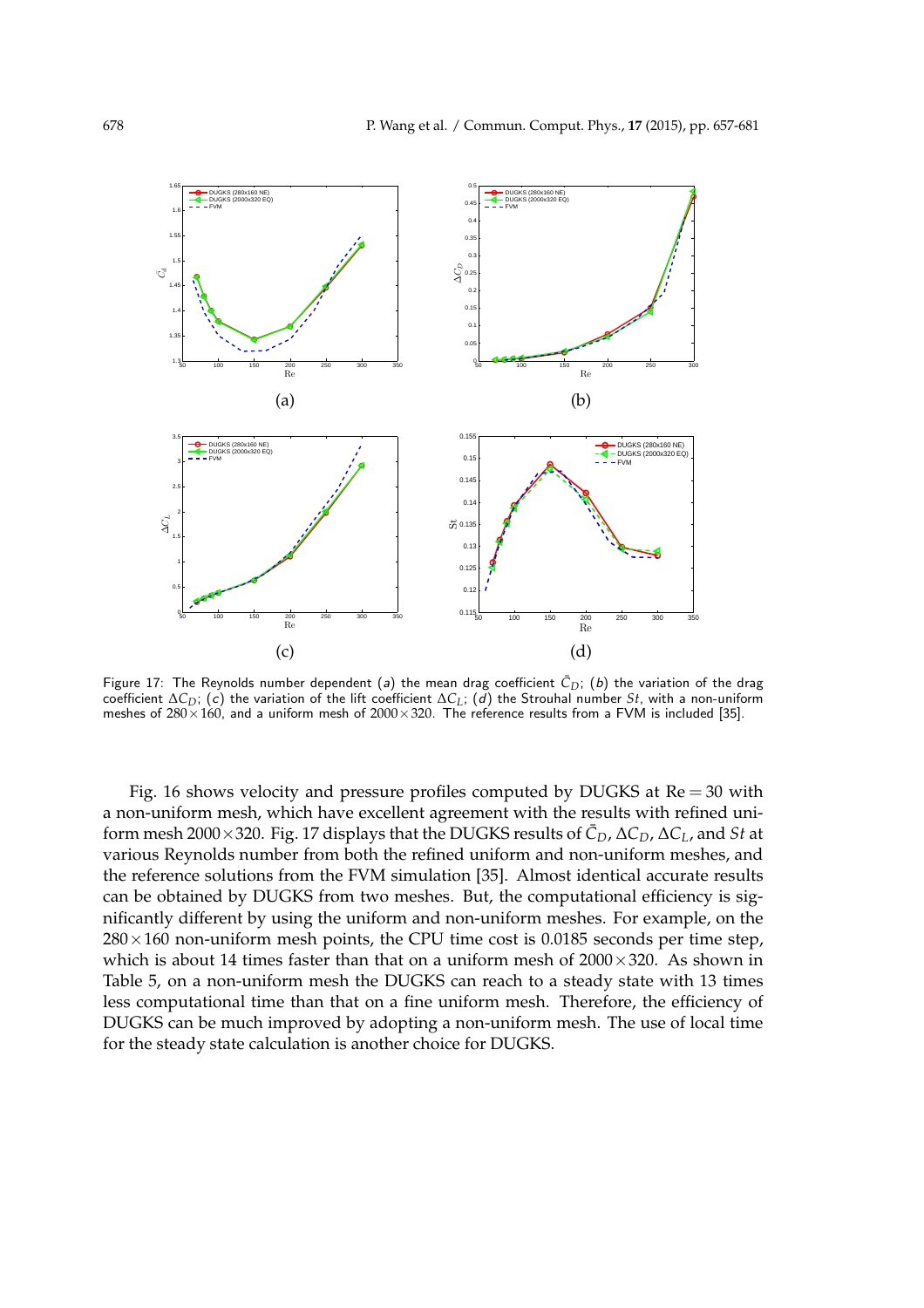# **4 Conclusion**

In this paper, a quantitative comparison of the numerical performance from the LBE methods (LBGK and MRT) and DUGKS has been conducted. Both the cavity flow and the laminar flow passing through a square cylinder have been simulated in the nearly incompressible limit. The numerical accuracy, stability, and computational efficiency of these methods have been presented.

The current LBE methods and DUGKS use the same numerical discretization in the particle velocity space, such as the use of 9 particle velocities in the 2D computation. But, their discretization in the physical space is rather different. As a finite volume method, the DUGKS includes the particle collision in the transport process for the interface flux evaluation. As a result, the strict connection between the particle velocity and physical space discretization in the LBE methods can be totally released.

The LBE methods and DUGKS yield comparable results in all test cases when sufficient mesh resolution is provided. However, in the cavity flow computation, un-physical pressure oscillations occur from the LBE methods, while a smooth pressure field can be obtained by DUGKS. The un-physical pressure oscillations disappear when appropriate relaxation rates are used in MRT. But, they may give non-unique solutions with different choices of relaxation rates. In the flow passing through the square cylinder case, the DUGKS seems have large numerical dissipation in comparison with the LBE methods. This is mainly due to the dissipation introduced in DUGKS through the initial data reconstruction, which is absent in the LBE methods. However, at  $Re = 300$ , the multifrequency vortex shedding has been captured by DUGKS, which is consistent with other FVM [35] and FEM [38] results, and this phenomenon has been observed by DUGKS on a non-uniform coarse mesh as well. Unfortunately, both LBGK and MRT methods fail to capture the multiple frequency flow oscillation under the same mesh resolution.

Although LBE methods and DUGKS have similar accuracy in the simulations, they show considerable differences in terms of robustness. In the cavity flow simulation, the DUGKS needs a much lower mesh resolution to reach a steady-state solution than that used in the LBE methods. With the same mesh resolution, the DUGKS can simulate the flow at a much higher Reynolds number than the LBE methods. The same conclusion can be drawn for the flow over a square cylinder case as well.

In terms of efficiency, the DUGKS is four times slower than LBE methods in floating point operations (FLOPs) at each node per time step due to its additional physical modeling for the flux evaluation. However, as a finite volume scheme the DUGKS can use non-uniform mesh easily. As a result, the non-uniform mesh can be clustered in the region with large flow gradient. Therefore, the efficiently of DUGKS can be much improved. As expected, for the flow passing through the square cylinder case, the DUGKS code with a non-uniform mesh is about 13 times faster than that with a uniform mesh for the same accurate solution.

In conclusion, the DUGKS and LBE methods have similar accuracy for the flow simulations. But, the DUGKS is superior to the LBE methods in terms of numerical stability.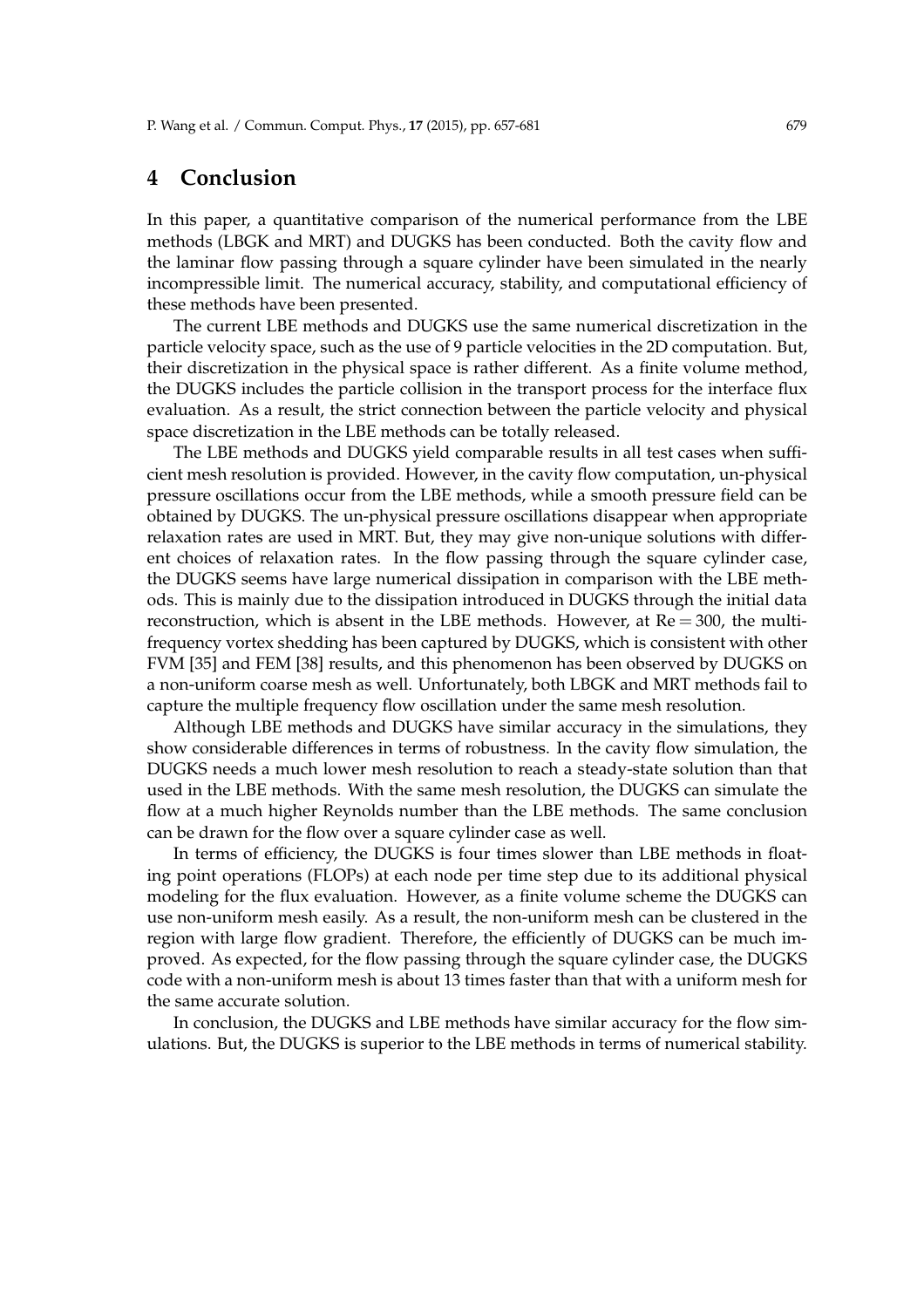With the same mesh resolution, the LBE methods are more efficient than the DUGKS. But, with the implementation of non-uniform mesh, the computational efficiency of the DUGKS can be greatly improved. The comparison presented in this paper clearly demonstrates the progressive improvement of the lattice Boltzmann methods from LBGK, to MRT, up to the current DUGKS.

# **Acknowledgments**

P. Wang, L.H. Zhu and Z.L. Guo acknowledge the support by the National Natural Science Foundation of China (51125024) and the Fundamental Research Funds for the Central Universities (2014TS119). K. Xu was supported by Hong Kong research grant council (621011, 620813).

#### **References**

- [1] B. van Leer, Computational fluid dynamics: science or toolbox, AIAA Report No. 2001-2520, 2001.
- [2] M. Karttunen, I. Vattulainen, and A. Lukkarinen (Eds.), Novel Methods in Soft Matter Simulations, vol. 640 of Lecture Notes in Physics, Springer, Berlin, 2004.
- [3] D.H. Rothman and S. Zaleski, Lattice-gas cellular automata: simple models of complex hydrodynamics, Cambridge University Press, 2004.
- [4] S. Succi, The lattice Boltzmann equation: for fluid dynamics and beyond, Oxford university press, 2001.
- [5] K. Xu, A gas-kinetic BGK scheme for the NavierCStokes equations and its connection with artificial dissipation and Godunov method, J. Comput. Phys., 171 (1) (2001), 289-335.
- [6] K. Xu and J.C. Huang, A unified gas-kinetic scheme for continuum and rarefied flows, J. Comput. Phys., 229 (2010), 7747-7764.
- [7] Z.L. Guo, K. Xu, and R.J. Wang, Discrete unified gas kinetic scheme for all Knudsen number flows: Low-speed isothermal case, Phys. Rev. E, 88 (2013), 033305.
- [8] R.A. Gingold and J.J. Monaghan, Smoothed particle hydrodynamics-theory and application to non-spherical stars, Mon. Roy. Astron. Soc., 181 (1977), 375-389.
- [9] D. Yu, R. Mei, L.-S. Luo, and W. Shyy, Viscous flow computations with the method of lattice Boltzmann equation, Prog. Aerospace Sci., 39 (2003), 329-367.
- [10] K. Xu and S.H. Lui, Rayleigh-Benard simulation using the gas-kinetic BhatnagarCGrossCKrook scheme in the incompressible limit, Phys. Rev. E, 60 (1) (1999), 464-470.
- [11] X. Shan and H. Chen, Lattice Boltzmann model for simulating flows with multiple phases and components, Phys. Rev. E, 47 (1993), 1815-1819.
- [12] L.-S. Luo, Unified theory of the lattice Boltzmann models for nonideal gases, Phys. Rev. Lett., 81 (1998), 1618-1621.
- [13] L.-S. Luo, Theory of lattice Boltzmann method: lattice Boltzmann models for nonideal gases, Phys. Rev. E, 62 (2000), 4982-4996.
- [14] Z.L. Guo and T.S. Zhao, Discrete velocity and lattice Boltzmann models for binary mixtures of nonideal fluids, Phys. Rev. E, 68 (2003), 035302.
- [15] L.-S. Luo and S.S. Girimaji, Lattice Boltzmann model for binary mixtures, Phys. Rev. E, 66 (2002), 035301(R).